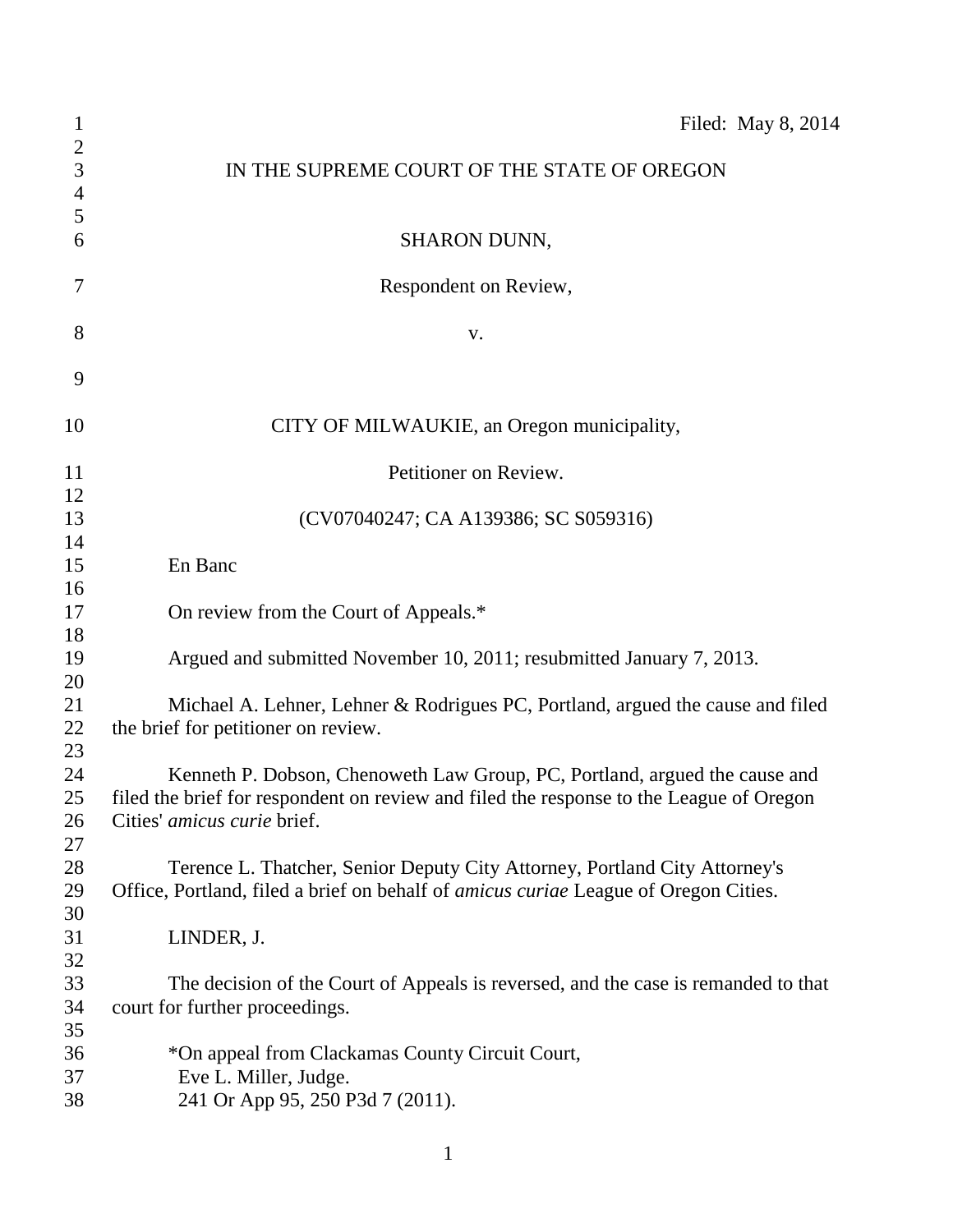LINDER, J.

| $\overline{2}$ | The City of Milwaukie (the city) used highly pressurized water to clean the                         |
|----------------|-----------------------------------------------------------------------------------------------------|
| $\mathfrak{Z}$ | sewer lines adjacent to plaintiff's house, causing sewage to back up through toilets and            |
| $\overline{4}$ | bathroom fixtures. Plaintiff brought this action against the city seeking compensation for          |
| 5              | the damage to her home on two theories -- negligence and inverse condemnation. The                  |
| 6              | trial court dismissed the negligence claim before trial as barred by the statute of                 |
| $\overline{7}$ | limitations. See ORS 30.275 (requiring notice of tort claim against public body to be               |
| 8              | given within 180 days of injury). The inverse condemnation claim went to trial before a             |
| 9              | jury. At the close of plaintiff's case, the city moved for a directed verdict, arguing that         |
| 10             | the evidence did not establish a compensable taking of property under Article I, section            |
| 11             | 18, of the Oregon Constitution. <sup>1</sup> The trial court denied the city's motion, and the jury |
| 12             | found for plaintiff, awarding \$58,333 in damages. On appeal, the Court of Appeals                  |
| 13             | affirmed. Dunn v. City of Milwaukie, 241 Or App 95, 102, 250 P3d 7 (2011). We                       |
| 14             | allowed the city's petition for review to consider whether a backup of sewage water into a          |
| 15             | house and the resulting damage, as happened here in the course of maintenance and                   |
| 16             | cleaning of the city's sewage system, amounts to a compensable taking of property. As               |
| 17             | we will explain, on the facts before us, we conclude that the city's actions did not give           |
| 18             | rise to a compensable taking. We therefore reverse the decision of the Court of Appeals.            |
| 19             |                                                                                                     |

<span id="page-1-0"></span><sup>&</sup>lt;sup>1</sup> Article I, section 18, provides, in part: "Private property shall not be taken for public use \* \* \* without just compensation[.]"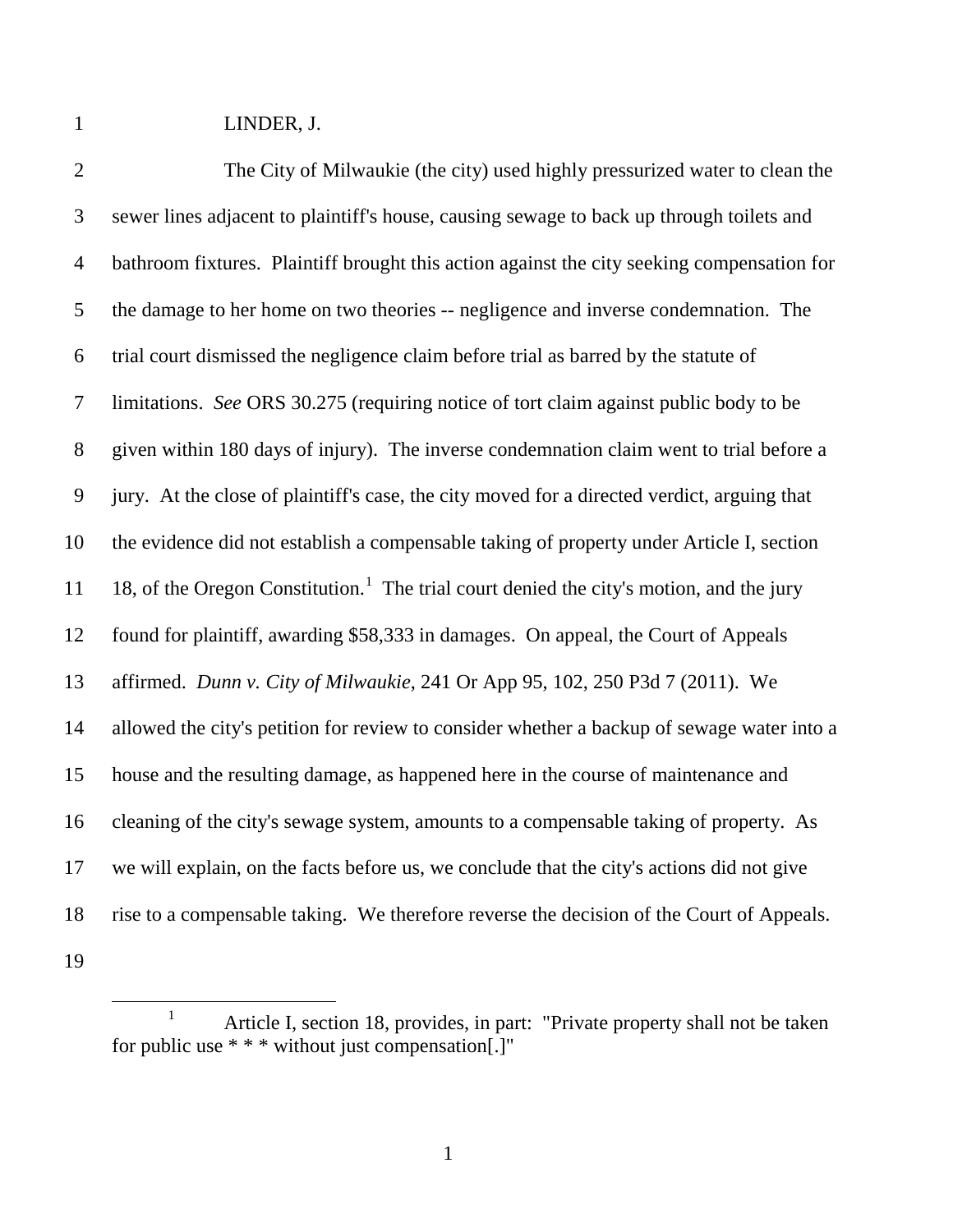## 1 BACKGROUND

| $\overline{2}$ | On review, we state the facts in the light most favorable to plaintiff. <sup>2</sup> As      |
|----------------|----------------------------------------------------------------------------------------------|
| 3              | part of its maintenance of the city sewer system, the city regularly uses highly pressured   |
| 4              | water -- a process called "hydrocleaning" -- to clean the city's sewer lines. The            |
| 5              | hydrocleaning process permits the city, after the cleaning, to use a video camera to         |
| 6              | inspect the lines for breaks and repairs needed as part of preventative maintenance.         |
| 7              | Hydrocleaning can cause water in the sewer lines to backflow through the lateral lines       |
| 8              | that run from the main sewer line into adjacent houses and then possibly backup through      |
| 9              | the toilets or other fixtures in the house. If a backup into a house occurs, the city        |
| 10             | designates the area involved on a map as a "low-pressure" area. That designation lets        |
| 11             | workers know to use reduced water pressure for future hydrocleaning in that area to          |
| 12             | prevent another water invasion. Plaintiff's house was not in an area marked for low          |
| 13             | pressure cleaning as of August 2005, when this backup occurred (although the area has        |
| 14             | since been so designated). As a result, the two city employees cleaning the sewer in the     |
| 15             | vicinity of plaintiff's house used the higher pressure that is routine for the hydrocleaning |
| 16             | process.                                                                                     |

 Plaintiff first became aware of a backup when she heard a "loud roar," felt her house shake, and then saw "brown and gray gunky sewer water that stunk" come out

<span id="page-2-0"></span> *See Brown v. J. C. Penney Co.*, 297 Or 695, 705, 688 P2d 811 (1984) (after denial of motion for directed verdict, reviewing court considers evidence and all inferences it supports in light most favorable to prevailing party).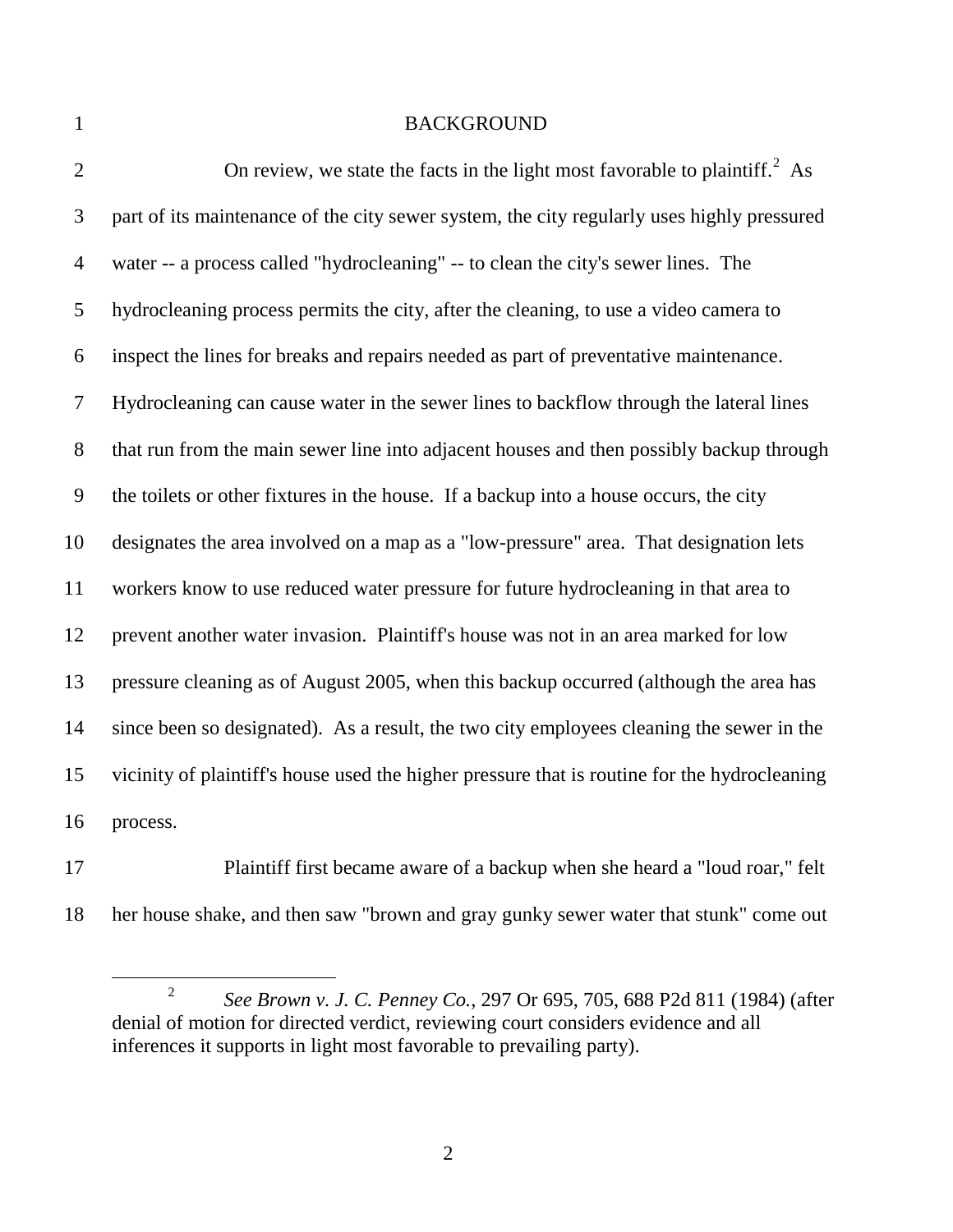of her toilets and bathroom fixtures. Soon afterwards, water was dripping from her bathroom ceiling and was three to four inches deep on the bathroom floor, flowing down the hallway and into her living room. Plaintiff went out and approached a woman standing near a city truck outside her house. The worker seemed "shocked" that sewer water was coming into plaintiff's house and offered her towels. Plaintiff cleaned the house herself with towels and a wet/dry vacuum. As far as the record shows, plaintiff did not vacate the house or otherwise have to interrupt her occupation of it.

 About six or seven months after the sewage water backup, plaintiff began to notice that her wood floor felt clammy (and eventually began to buckle), her wallpaper began to peel, and at times she smelled a sewage-like scent. Over the next two months, plaintiff hired several people to inspect her home for water and microbial damage and to provide repair estimates. About 10 months after the incident, plaintiff filed a formal complaint with the city. More inspections and repair estimates followed, and, ultimately, about 20 months after the incident, plaintiff brought this action against the city for negligence and inverse condemnation.

 At trial, no witness could explain why the sewage backed up into plaintiff's house when it did. Plaintiff's house had been built in 1976, and plaintiff had lived in it since 1984. There is no evidence that, before this incident, sewage had backed up into plaintiff's house or into any other house in the near vicinity as a result of the city's sewer maintenance activities. The two city workers who were hydrocleaning the sewers near plaintiff's house when the backup occurred explained that they did everything "by the book" and that their equipment was "operating properly" that day. They did not know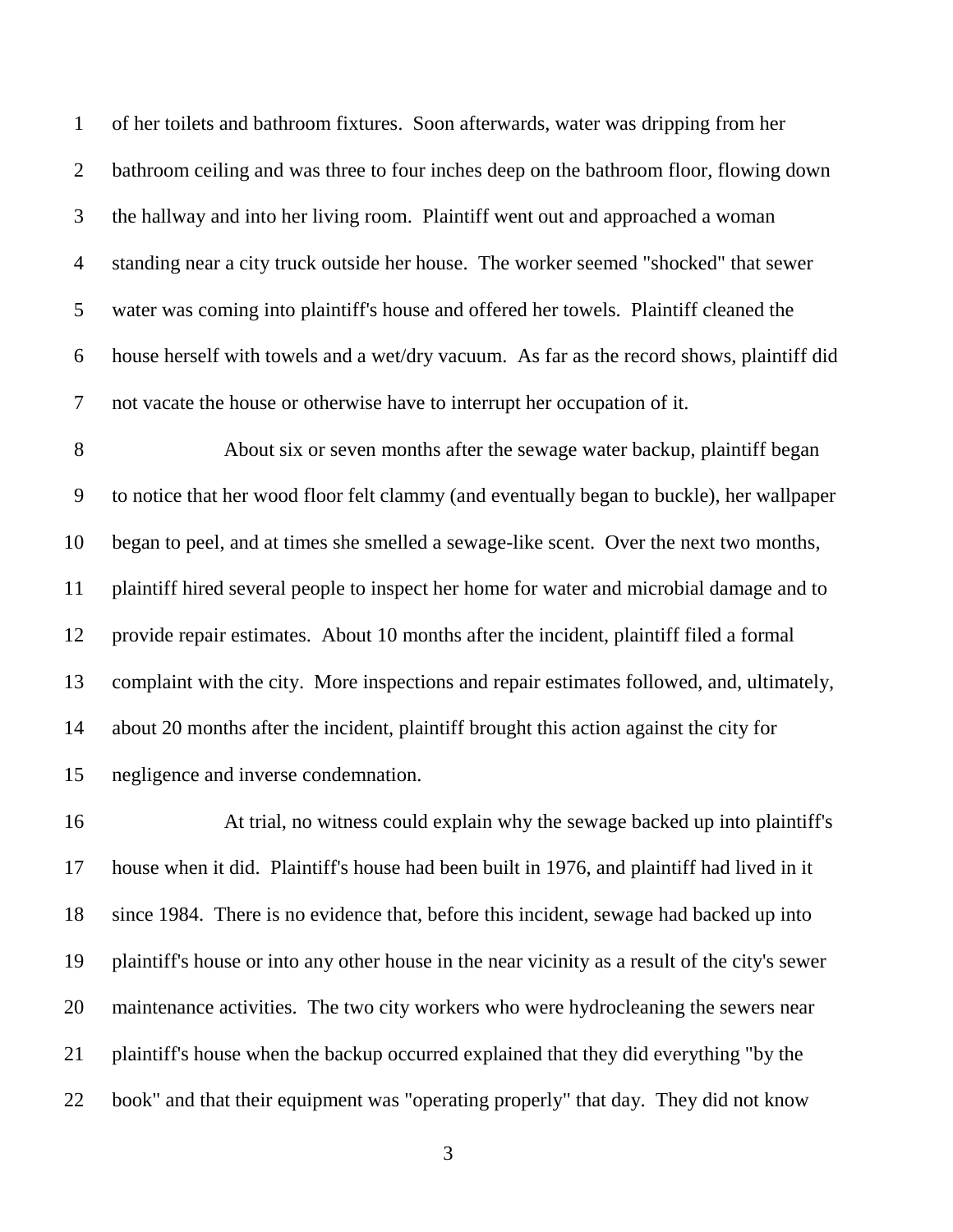| $\mathbf{1}$   | why the sewer water backed up into plaintiff's house when it did. They could say only              |
|----------------|----------------------------------------------------------------------------------------------------|
| $\overline{2}$ | that backups into a house can occur for reasons relating to the vents in that house's              |
| 3              | plumbing and the design of the lateral lines running from the main sewer line to the               |
| $\overline{4}$ | house. <sup>3</sup> A plumber who inspected plaintiff's house at some point after the backup found |
| 5              | nothing out of the ordinary in the plumbing system itself, however. According to him,              |
| 6              | backups sometimes occur if the hydrocleaning cannot clear a blockage in the main line,             |
| $\tau$         | which can cause sewage water in the main line to backup into a lateral line running to a           |
| $8\,$          | nearby house. But he could not say why one area, and not another, might be prone to                |
| 9              | such backups.                                                                                      |
| 10             | By all accounts, however, sewage backups into adjacent homes during city                           |
| 11             | hydrocleaning are rare. One of the two workers hydrocleaning near plaintiff's house                |
| 12             | when the backup occurred had worked for the city for about seven years. The backup                 |
| 13             | into plaintiff's house was the only one that he had personally experienced, although a few         |
| 14             | years later he heard of one other. The plumber who inspected plaintiff's house was                 |
| 15             | generally aware of other sewer backups such as the one into plaintiff's house, and he              |
|                |                                                                                                    |

<span id="page-4-0"></span>characterized them as "uncommon."

<sup>&</sup>lt;sup>3</sup> City workers explained that, for example, if the plumbing vents in a house are plugged, air that builds up as the lines are cleaned may have nowhere to escape other than through the toilets or other fixtures of that house. The design of the lateral lines running to a home from the main sewer also can be a factor. If the lines are particularly short, air pushed through the line from the cleaning process may not dissipate, which can cause a backup through a house's toilet. Similarly, a backup can result if the lateral line is lower than the main line, which makes it easier for the water to backflow into the house.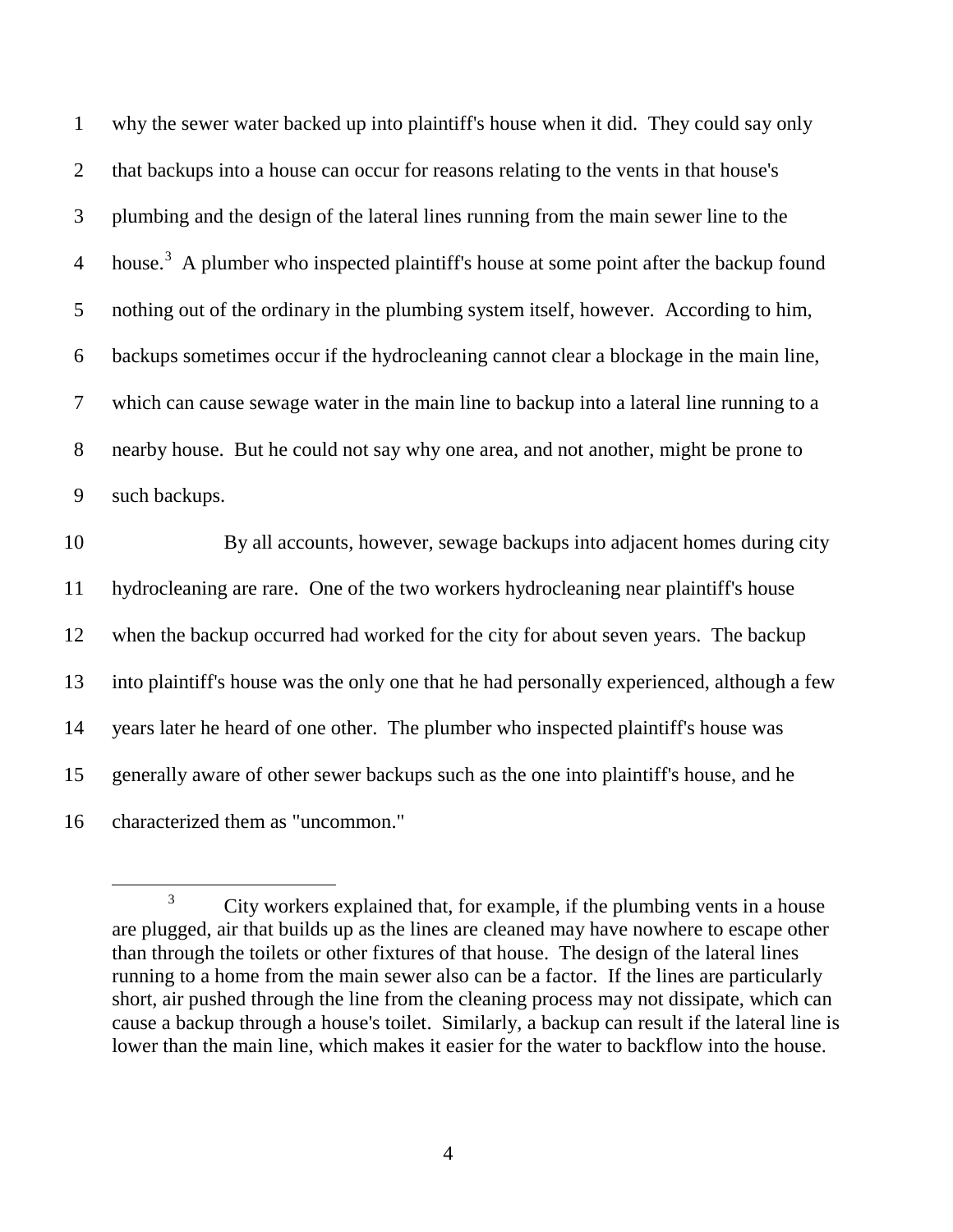| $\mathbf{1}$   | The sewage water that backed up into plaintiff's house caused damage to                                 |
|----------------|---------------------------------------------------------------------------------------------------------|
| $\overline{2}$ | the wood floors, crawl space, and furnace. The estimated cost to repair that damage was                 |
| 3              | \$57,905.83, plus another "couple thousand" to replace the vapor barrier and insulation in              |
| $\overline{4}$ | the crawlspace, and \$8,000 for ruined carpets. <sup>4</sup>                                            |
| 5              | As earlier noted, at the close of plaintiff's case, the city moved for a                                |
| 6              | directed verdict, arguing that plaintiff's evidence did not establish a compensable taking              |
| 7              | of property for purposes of Article I, section 18, of the Oregon Constitution. The city                 |
| 8              | argued in particular that, to prove a compensable taking, plaintiff had to demonstrate that             |
| 9              | the city had acted intentionally, which required evidence that the city took the actions that           |
| 10             | it did knowing that the invasion of plaintiff's property was "substantially certain" to occur           |
| 11             | or was otherwise a "normal consequence" of the city's actions. Plaintiff, in response,                  |
| 12             | argued that she had to show only that the backup into her house was the "natural and                    |
| 13             | ordinary consequence" of the city's actions and that where, as here, there was no evidence              |
| 14             | of any other causes, the evidence was sufficient to go to the jury. <sup>5</sup> The trial court denied |

<span id="page-5-0"></span><sup>&</sup>lt;sup>4</sup> The city vigorously disputed plaintiff's evidence of what damage could be traced to the sewage water backup in August 2005 and the value of certain items (such as the carpets). The city also vigorously disputed whether, as plaintiff's expert appraiser testified, the sewer water backup created a stigma that decreased the market value of the property by \$100,000. The damages awarded by the jury tracked closely with the repair and replacement damages that plaintiff presented, except for the value that plaintiff placed on her carpets; the jury did not award plaintiff damages in an amount comparable to plaintiff's claimed loss of market value. Consistently with our standard of review, therefore, we describe the evidence in the light most favorable to plaintiff's favorable jury verdict, but that description, in this case, does not include market value loss.

<span id="page-5-1"></span><sup>&</sup>lt;sup>5</sup> The city also argued that the damage to plaintiff's house was not a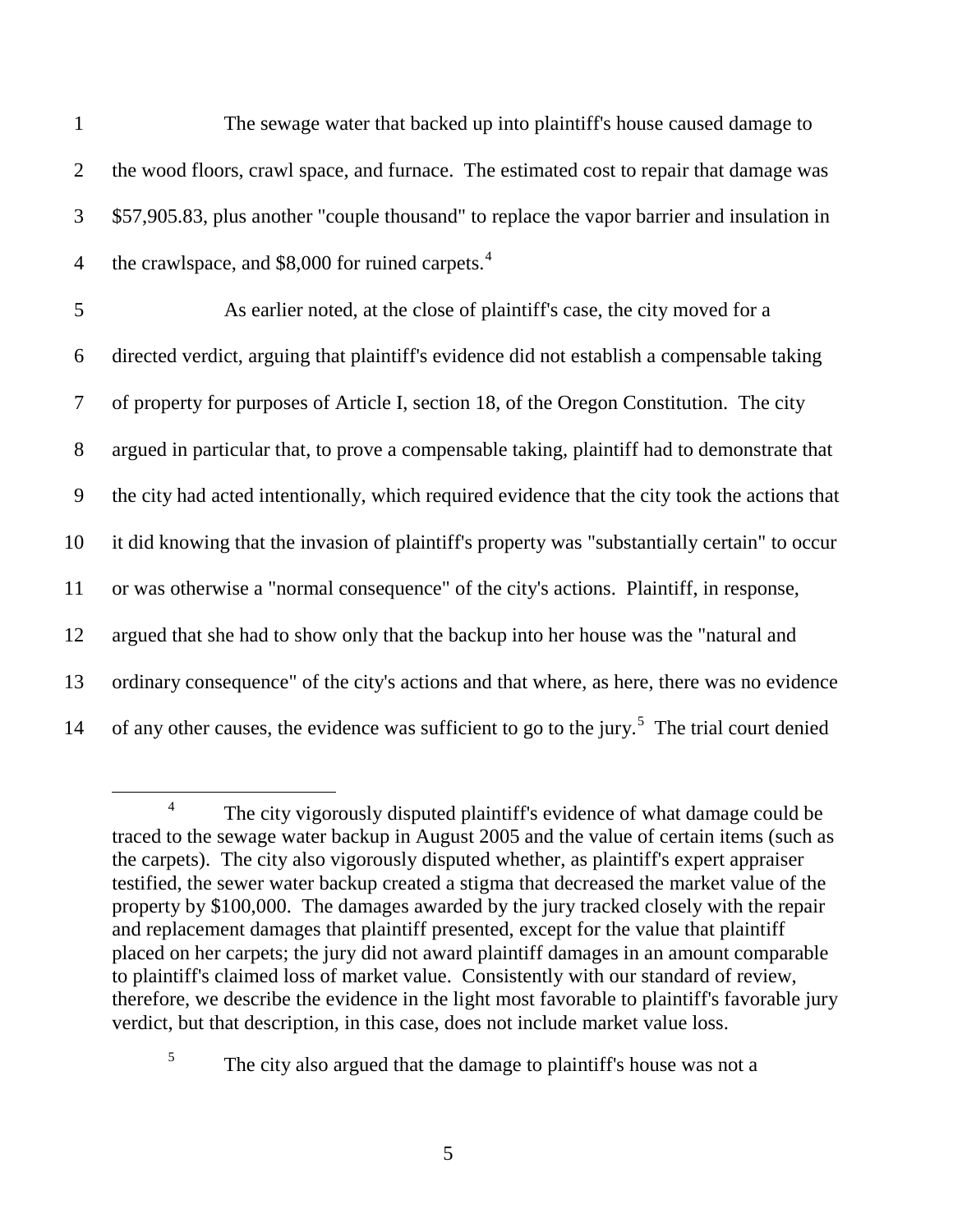the motion for directed verdict. The jury found in favor of plaintiff and awarded plaintiff \$58,333 in compensation.

| 3                                | The city appealed, challenging, among other issues, the denial of its motion                                                                                                                                                                                                                                                                                                                                                             |
|----------------------------------|------------------------------------------------------------------------------------------------------------------------------------------------------------------------------------------------------------------------------------------------------------------------------------------------------------------------------------------------------------------------------------------------------------------------------------------|
| 4                                | for directed verdict. In support of their respective positions, the parties effectively                                                                                                                                                                                                                                                                                                                                                  |
| 5                                | renewed the arguments that they had advanced to the trial court. Relying on this court's                                                                                                                                                                                                                                                                                                                                                 |
| 6                                | decision in <i>Vokoun v. City of Lake Oswego</i> , 335 Or 19, 56 P3d 396 (2002), the Court of                                                                                                                                                                                                                                                                                                                                            |
| 7                                | Appeals affirmed. It agreed with the city that intent was a necessary element of plaintiff's                                                                                                                                                                                                                                                                                                                                             |
| 8                                | claim, but reasoned that the jury reasonably could infer the city's intent to cause the sewer                                                                                                                                                                                                                                                                                                                                            |
| 9                                | backup if the backup was "a natural and ordinary consequence" of the city's sewer                                                                                                                                                                                                                                                                                                                                                        |
| 10                               | cleaning:                                                                                                                                                                                                                                                                                                                                                                                                                                |
| 11<br>12<br>13<br>14<br>15<br>16 | "The question is not whether the harmful result occurs frequently; it is<br>whether the result is a natural and ordinary consequence of the<br>government's action at the time and place where that action occurred.<br>$***$<br>[A] consequence that was the last link in a chain of events that began with<br>the governmental action and proceeded, without unnatural or extraordinary<br>intervening causes, to produce the damage." |
| 17                               | Dunn, 241 Or App at 102 (emphasis omitted). The court concluded that the jury could                                                                                                                                                                                                                                                                                                                                                      |

infer the city's intent from evidence that the city had carried out the cleaning according to

normal procedures and that doing so in some areas of the city can cause sewer backups in

private houses. *Id*.

sufficiently substantial interference with her property rights to constitute a "taking." The trial court concluded that the evidence presented a jury question on that point, as did the Court of Appeals. *Dunn*, 241 Or App at 103. The city continues to make that argument on review. Because our conclusion on the city's intent argument is dispositive, we do not reach that aspect of the city's argument.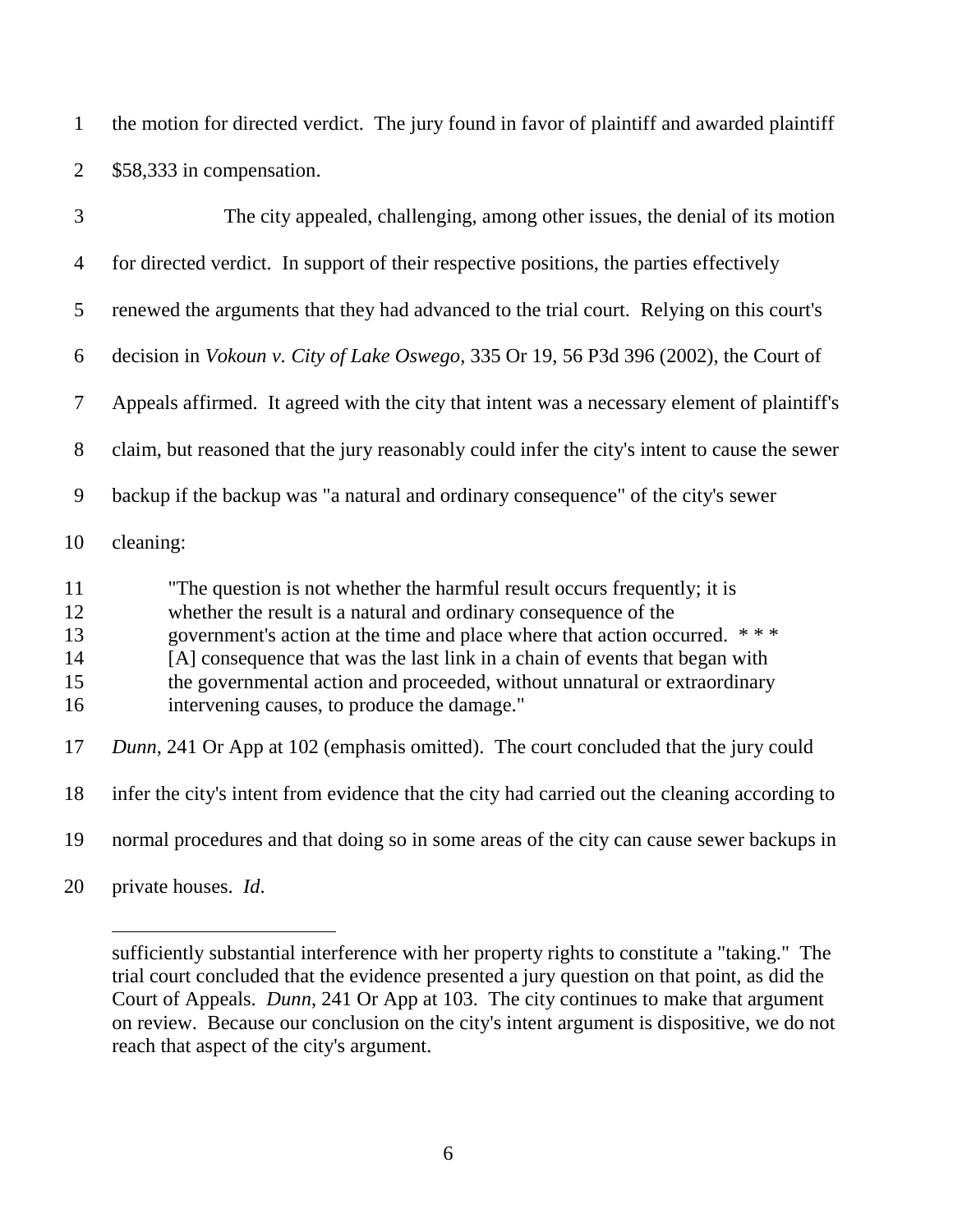| $\mathbf{1}$   | We allowed the city's petition for review. Mindful that the Court of                                     |
|----------------|----------------------------------------------------------------------------------------------------------|
| $\overline{2}$ | Appeals was applying what it understood to be the "natural and ordinary consequences"                    |
| 3              | test reaffirmed by this court in <i>Vokoun</i> , the city, along with <i>amicus curiae</i> League of     |
| $\overline{4}$ | Oregon Cities, argues for a modification of -- or at least, a clarification of -- that test.             |
| 5              | Specifically, the city asserts that intent should be inferable only from evidence that an                |
| 6              | invasion of plaintiff's property interests was "substantially certain" to occur as a result of           |
| $\tau$         | the government conduct. The city also argues that, regardless of whether this court                      |
| $8\,$          | modifies the test from <i>Vokoun</i> , proof of intent requires some evidence that the intended          |
| 9              | result was expected. The city concludes that plaintiff offered insufficient evidence of its              |
| 10             | intent to survive a motion for directed verdict because there was no testimony or other                  |
| 11             | evidence at trial that "the [c]ity expected water to enter plaintiff's home."                            |
| 12             | Plaintiff disagrees that the "natural and ordinary consequences" test                                    |
| 13             | requires modification or refinement. <sup>6</sup> In plaintiff's view, that test effectively serves what |
| 14             | plaintiff sees as its primary purpose: to distinguish between governmental negligence                    |
| 15             | and intentional takings. Plaintiff asserts that she sufficiently proved the city's intent by             |
| 16             | showing that the flooding of her house was the direct result of the city's purposeful act of             |

<span id="page-7-0"></span><sup>&</sup>lt;sup>6</sup> Plaintiff argues fleetingly that the city did not preserve its argument because it did not urge the trial court or the Court of Appeals to modify or refine the "natural and ordinary consequences" test that *Vokoun* reaffirmed. The city, however, made the same arguments that it makes now about what *Vokoun*'s test, correctly understood, requires of a plaintiff's evidence. To preserve its position, the city did not have to make a futile request that the trial court or the Court of Appeals modify or refine the test from *Vokoun* to avoid its misapplication or misinterpretation, as the city urges happened in this case. That argument is more appropriately directed to this court.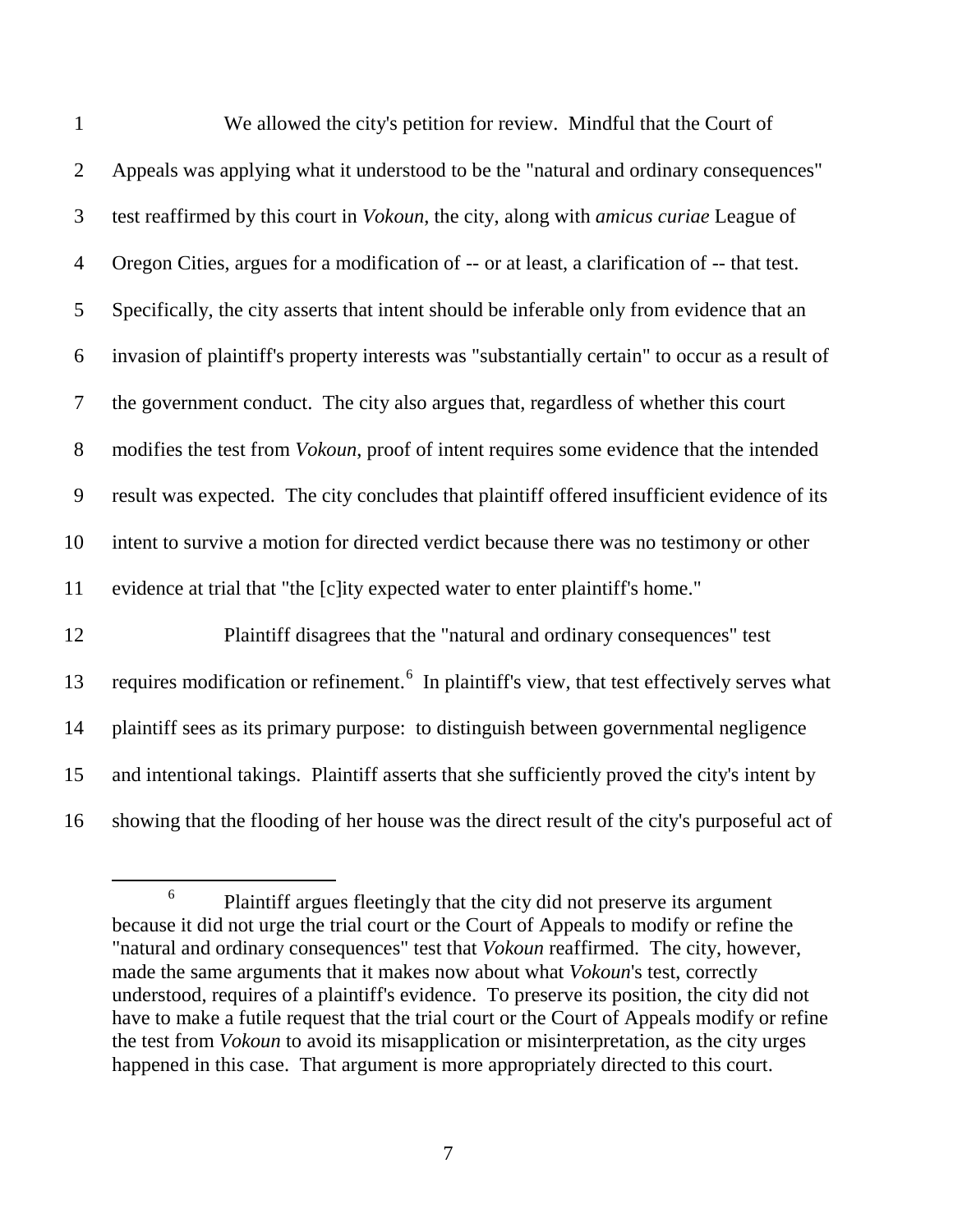hydrocleaning. It does not matter, plaintiff urges, that sewers regularly are hydrocleaned without causing water to back up into nearby homes. Plaintiff emphasizes that there was no evidence that the city acted negligently (*i.e.*, failed to exercise reasonable care). According to plaintiff, "[i]n the absence of any unnatural or extraordinary intervening events, such as negligence on the [c]ity's part[], the jury had ample evidence that the flood of sewer water was the natural and ordinary consequence of blasting high pressure water in this particular area." So framed, this case calls on this court to examine what "intent" means in the context of a takings claim and, concomitantly, the nature and quality of evidence that will support an inference that the government acted with the requisite intent. To resolve that issue, we begin with the principles that guide our analysis of takings claims generally. We then turn to the "intent" element of plaintiff's claim and what was required of plaintiff's proof to satisfy that element. GENERAL PRINCIPLES A "taking" of property is a shorthand description for an exercise of the government's power of eminent domain, which is the power of the sovereign to take property for "public use" without the property owner's consent. *Coast Range Conifers v. Board of Forestry*, 339 Or 136, 142-43, 117 P3d 990 (2005) (discussing the term

"taking"); 1 *Nichols on Eminent Domain* § 1.11, 1-7 (Julius L. Sackman ed., 3d ed 2013)

(describing power of eminent domain generally). The power of eminent domain requires

no grant of authority for its exercise, but instead is an inherent attribute of sovereignty.

*Tomasek v. Oregon Highway Com'n*, 196 Or 120, 142, 248 P2d 703 (1952); 1 *Nichols on*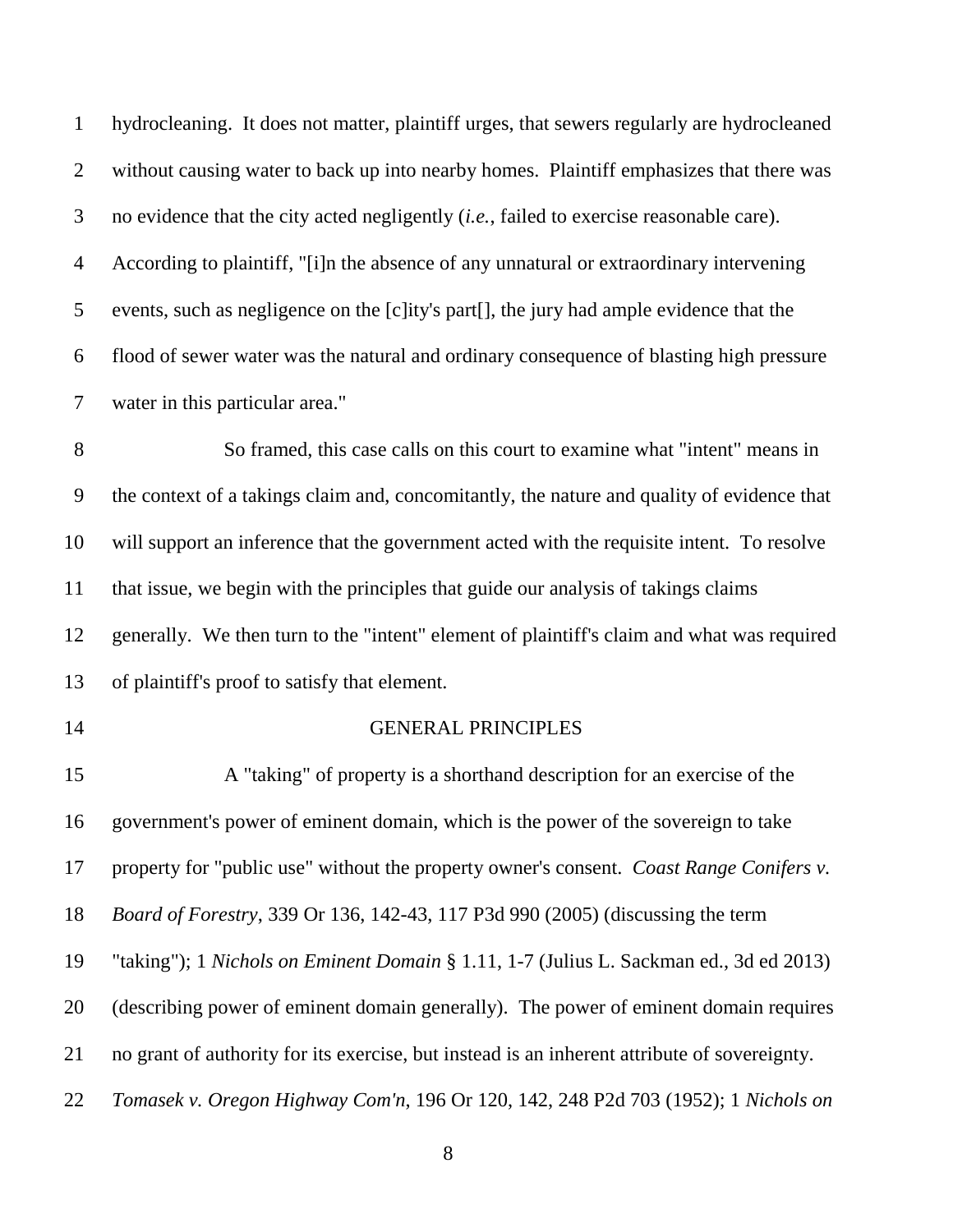*Eminent Domain* § 1.11 at 1-7. Thus, Article I, section 18, is not the source of the state's eminent domain power. *Tomasek*, 196 Or at 142-43. Instead, by declaring that "[p]rivate property shall not be taken for public use \* \* \* without just compensation[,]" it states a familiar limitation on the state's power of eminent domain -- that, when the state takes property, it must pay for it. *See id.* at 143 (Article I, section 18, is protection for property owner rather than source of eminent domain authority).

 Typically, government exercises its eminent domain power by initiating a condemnation proceeding and, through that proceeding, compensating a property owner before appropriating property for a public purpose. *See Cereghino et al v. State Highway Com*., 230 Or 439, 443-44, 370 P2d 694 (1962) (so stating). But the power of eminent domain can be exercised *de facto* as well as well as *de jure*, which occurs when the government takes property interests through its actions without first initiating condemnation proceedings. When that happens, the property owner can bring an inverse condemnation action to obtain the just compensation that Article I, section 18, guarantees. *Id.* at 444.

 Consistently with the idea that the takings clause is not the source of the state's power to take property, but instead requires compensation for property taken, Article I, section 18, itself does little to inform the understanding of when a government action constitutes a compensable taking. The most that can be said is that there must be an "appropriation of private property" for a public purpose that is characteristic of an exercise of eminent domain authority. *See generally Coast Range Conifers*, 339 Or at 143 ("take" implies that governmental acts resulting in "the appropriation of private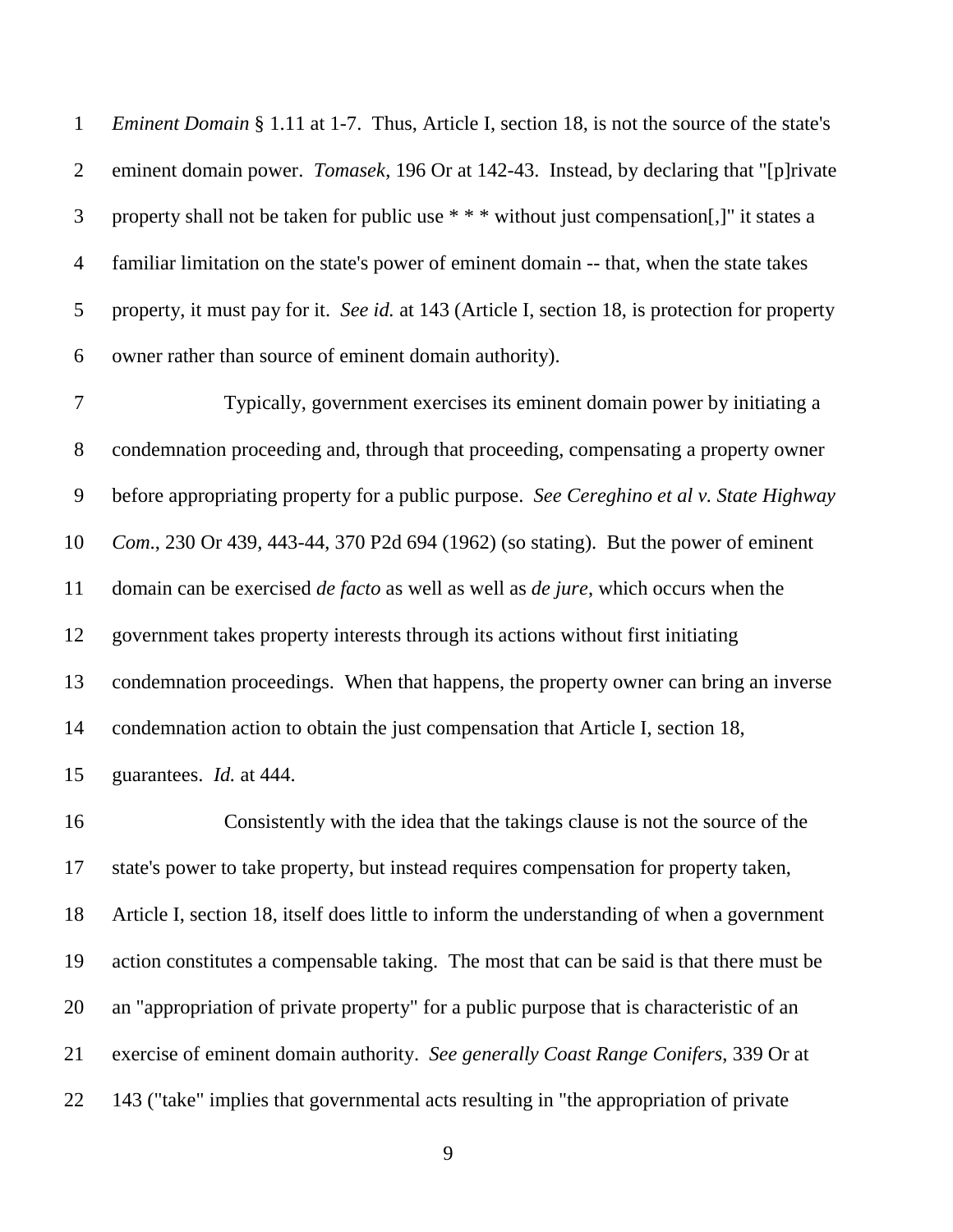property for public use" will constitute a compensable taking). In other words, the intrusion on private property interests must be confiscatory in nature. Beyond that, drawing on conventional principles, our cases have established that the concept of a compensable taking is not limited to real property; it includes personal property as well, at least when that property is permanently taken. *Hawkins v. City of La Grande*, 315 Or 57, 69-70, 843 P2d 400 (1992). Nor is the concept limited to the physical or tangible property itself; it encompasses as well the owner's fundamental legal interests in property, such as the right to possess, use, and dispose of property. *See Cereghino*, 230 Or at 445 (citing authorities). But whether the invasion is to real property or personal property, and to the physical property or the intangible but essential rights of ownership in it, the one principle that holds true is that the government's conduct must be "tantamount to a public appropriation" of property, both in nature and in degree. *See generally Coast Range Conifers*, 339 Or at 147 (discussing various tests and observing that, under them, government act must be "tantamount to a public appropriation of private property"). The vexing problem over time has been distinguishing between intrusions that amount to a taking and those that do not. In our state constitutional jurisprudence, no single or uniform legal test has emerged. *Id*. at 146-47. Instead, this court has distinguished among takings claims depending on the nature of the governmental action that gives rise to the claim. *Id.* at 146. Thus, for example, the court has consistently found a taking when government has intentionally authorized a physical occupation of private property that substantially has interfered with the owner's rights of exclusive possession and use. *See, e.g.*, *Vokoun*, 335 Or at 31 (applying that test to claim based on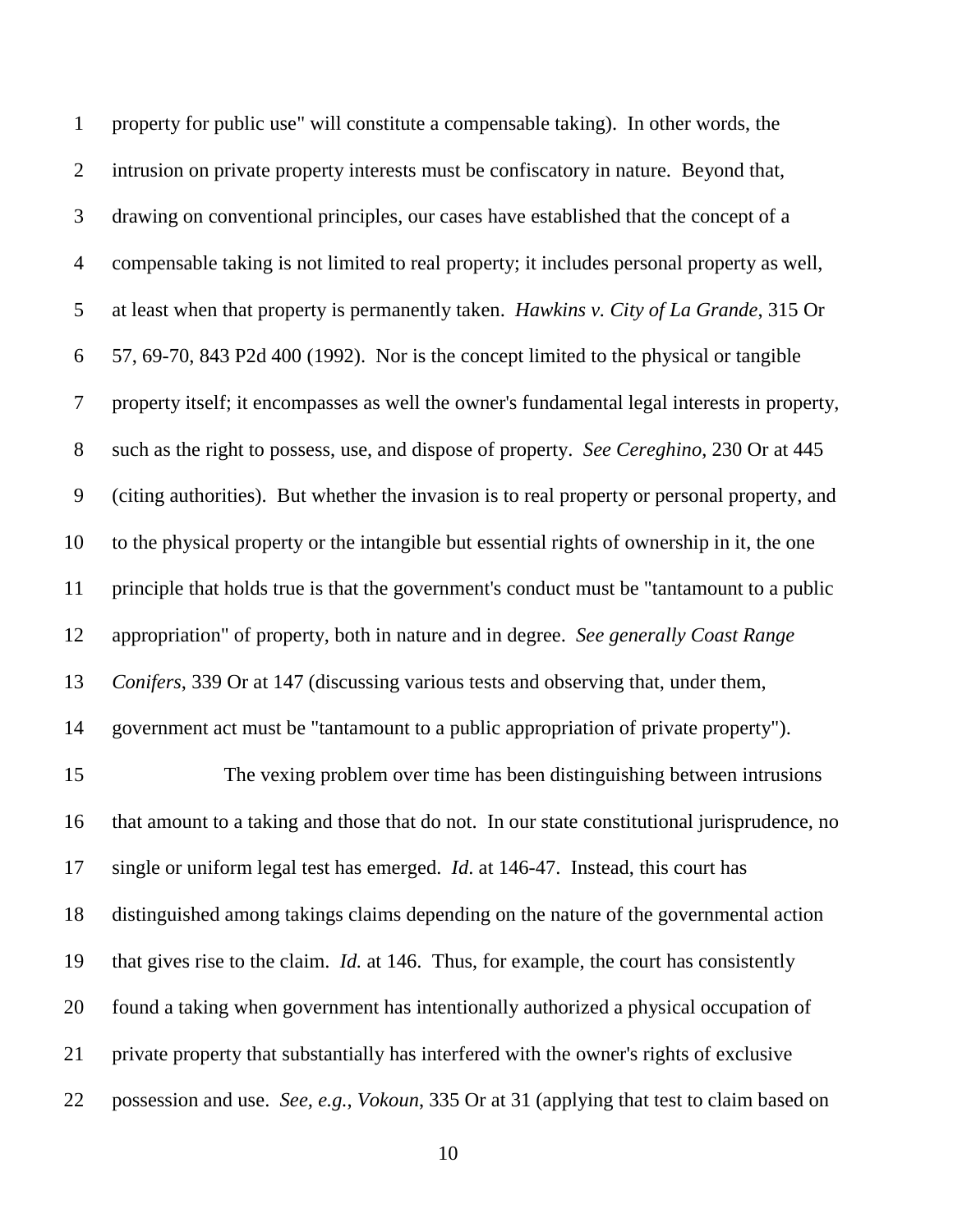| $\mathbf 1$    | governmental diversion of storm water onto private property); Morrison v. Clackamas         |
|----------------|---------------------------------------------------------------------------------------------|
| $\overline{2}$ | County, 141 Or 564, 568-69, 18 P2d 814 (1933) (same). On the other hand, when               |
| 3              | governmental regulation, rather than physical occupation, restricts a property owner's      |
| $\overline{4}$ | right of possession, enjoyment, and use, the test is whether the property retains some      |
| 5              | economically viable or substantial beneficial use. See, e.g., Boise Cascade Corp. v.        |
| 6              | Board of Forestry, 325 Or 185, 198, 935 P2d 411 (1997) (applying some economically          |
| $\overline{7}$ | viable use test to regulatory taking claim); Dodd v. Hood River County, 317 Or 172, 182,    |
| 8              | 855 P2d 608 (1993) (applying some substantial beneficial use test to regulatory taking      |
| 9              | claim).                                                                                     |
|                |                                                                                             |
| 10             | There likewise has developed no uniform or single test under the federal                    |
| 11             | takings clause, on which Article I, section 18, was modeled. Coast Range Conifers, 339      |
| 12             | Or at 144 (discussing federal roots of Article I, section 18). The United States Supreme    |
| 13             | Court has recognized that there is a nearly infinite variety of ways that government action |
| 14             | or regulation can affect property interests. Arkansas Game and Fish Com'n v. U.S., ___      |
| 15             | US ___, 133 S Ct 511, 518, 184 L Ed 2d 417 (2012). Because of that, no "magic               |
| 16             | formula" has been identified to enable federal courts to determine, in every variety of     |
| 17             | case, whether a given interference with property is a taking. Id. Only a few bright lines   |

<span id="page-11-0"></span> The Fifth Amendment to the United States Constitution, as relevant here, provides, "[N]or shall private property be taken for public use, without just compensation."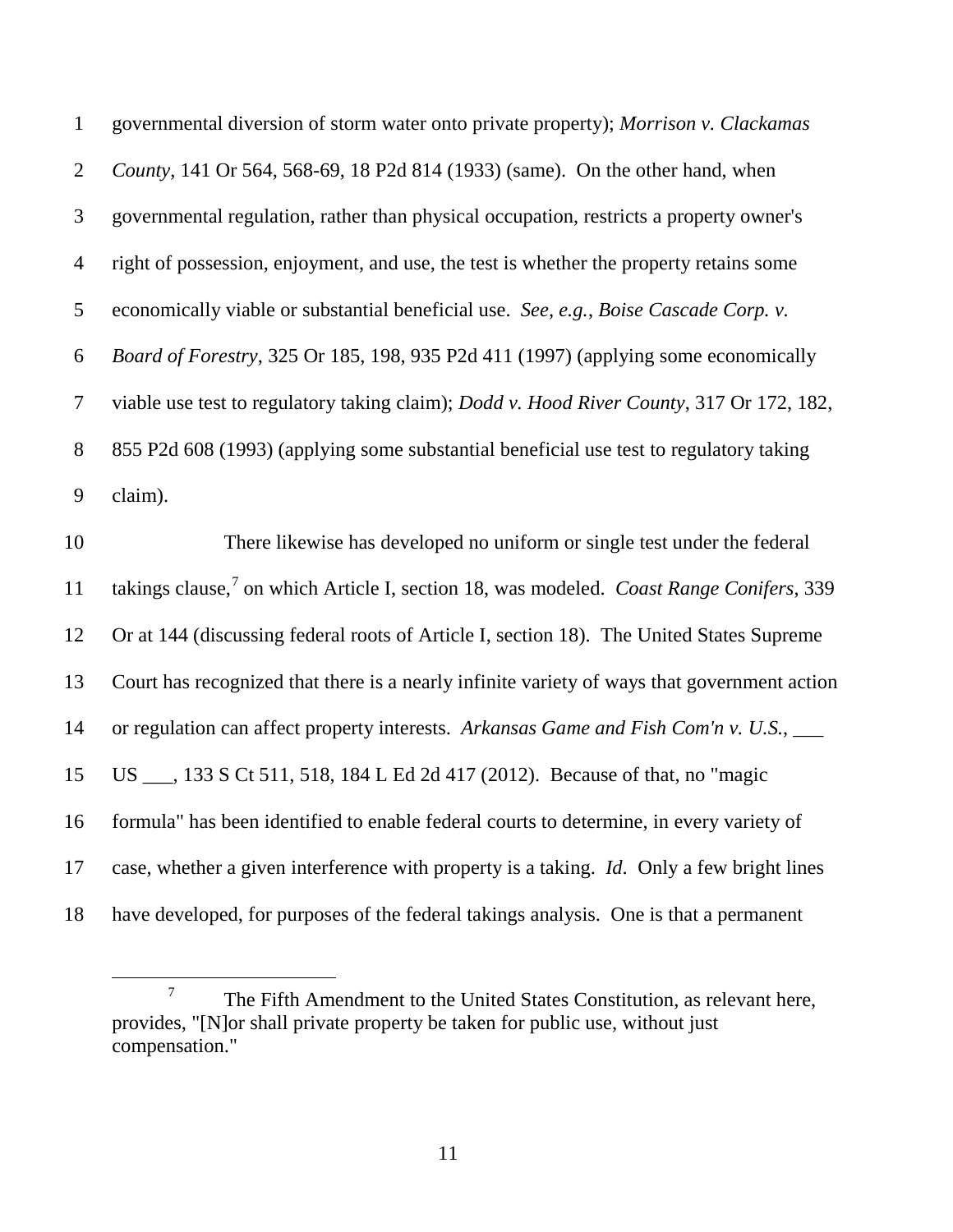| $\mathbf{1}$   | physical occupation of property authorized by government for a public purpose is a                                   |
|----------------|----------------------------------------------------------------------------------------------------------------------|
| 2              | taking. Id. (citing Loretto v. Teleprompter Manhattan CATV Corp., 458 US 419, 426,                                   |
| 3              | 102 S Ct 3164, 73 L Ed 2d 868 (1982)). Likewise, a regulation that permanently divests                               |
| $\overline{4}$ | a property owner of all economically beneficial use of land is a taking. <i>Id.</i> (citing <i>Lucas</i>             |
| 5              | v. South Carolina Coastal Council, 505 US 1003, 1019, 112 S Ct 2886, 120 L Ed 2d 798                                 |
| 6              | (1992)). For claims that do not fall within those bright line categories, however, the                               |
| $\overline{7}$ | federal analysis depends on "situation-specific" factual inquiries.                                                  |
| 8              | INTENT AS AN ELEMENT OF A TAKINGS CLAIM                                                                              |
| 9              | With those general principles as a backdrop, we turn to the issue that this                                          |
| 10             | case presents: the role of intent in analyzing whether government action has <i>de facto</i>                         |
| 11             | given rise to a compensable takings claim. As noted, under our state case law, the                                   |
| 12             | intentional physical occupation or invasion of property by government for a public                                   |
| 13             | purpose generally amounts to a taking, if there is a substantial interference with the                               |
| 14             | property owner's protected interests. <i>Vokoun</i> , 335 Or at 26; <i>Morrison</i> , 141 Or at 568-69. <sup>8</sup> |

<span id="page-12-0"></span> <sup>8</sup> We emphasize, as *Coast Range Conifers* held, that there is no unitary test for takings claims, and the test varies with the nature of the claim. 339 Or at 146-47. We concern ourselves in this case only with a physical invasion of property, one that results in damage to that property. As *Coast Range Conifers* observed, this court consistently has held intent to be an element of such a takings claim. *Id.* at 146. Our analysis therefore is confined to that context and does not necessarily extend to other forms of takings claims, such as those based on regulation or planning (*e.g.*, *Dodd*, 317 Or at 181; *Fifth Avenue Corp. v. Washington Co.*, 282 Or 591, 608-614 (1978)); nuisance (*e.g.*, *Thornburg v. Port of Portland*, 233 Or 178, 180, 376 P2d 100 (1963); *Lincoln Loan v. State Hwy. Comm.*, 274 Or 49, 55, 545 P2d 105 (1976)); or cases involving physical occupations of a kind that amount to an ongoing easement (*e.g.*, *Cereghino*, 230 Or at 446).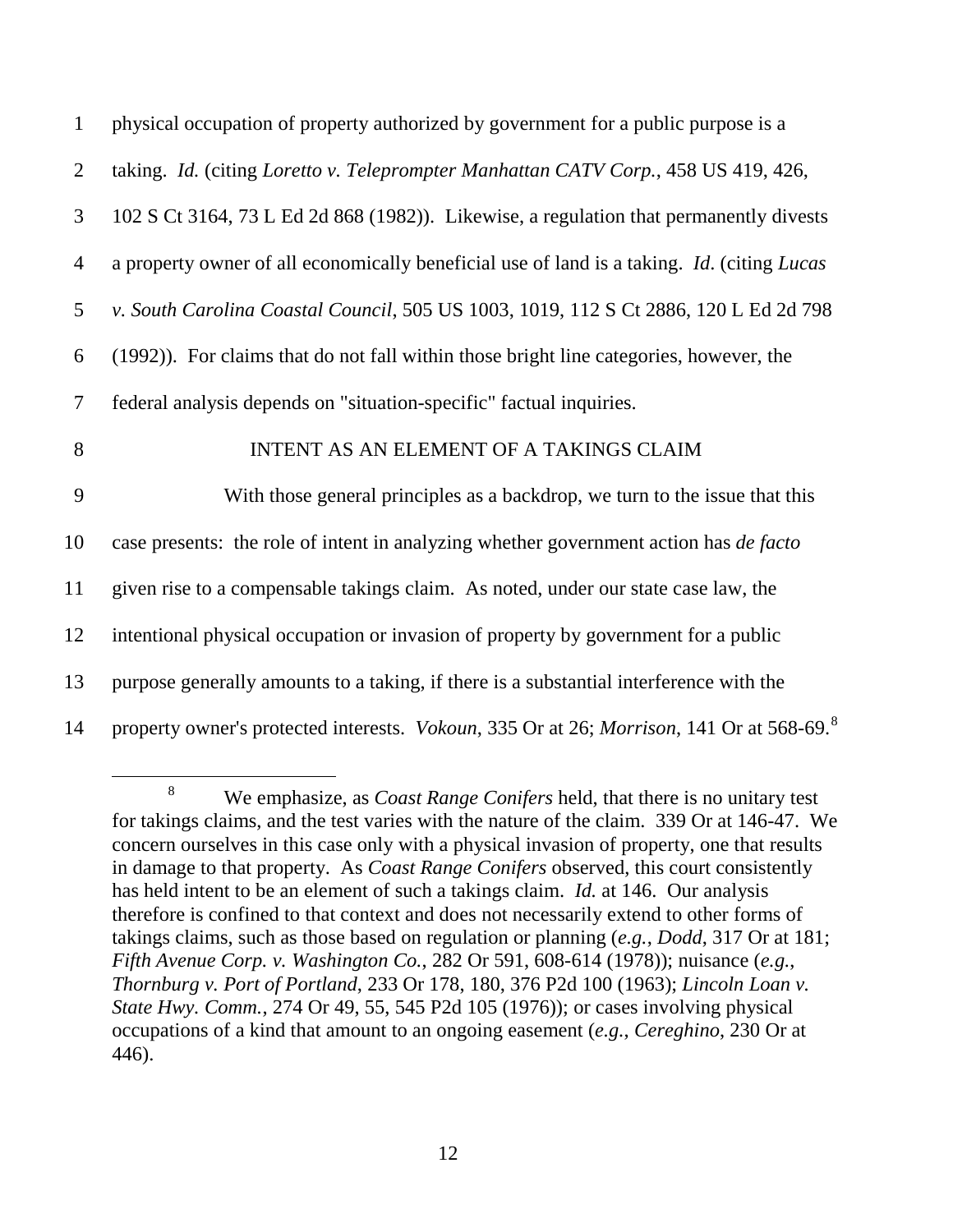The parties agree in this case that, to prevail on her inverse condemnation claim, plaintiff must prove that the government acted intentionally. The parties further agree that intent can be inferred from the circumstances, as our cases also hold. *Vokoun*, 335 Or at 29. The dispute in this case centers on what intent entails in this context, and the nature and quality of the evidence that will thus suffice to prove intent. Although our past cases have not explored that issue directly, they provide significant guidance, as do the general principles underlying Article I, section 18.

8 This court first articulated intent as an element of a takings claim in *Gearin v. Marion County*, 110 Or 390, 402, 223 P 929 (1924). There, according to the plaintiff's complaint, an unusual flood caused the Willamette River to overflow its banks and cover a large portion of the plaintiff's land to a depth of about eight feet. The same flooding conditions caused logs, trees, stumps, and other debris to collect around the piers on a bridge over the river, which threatened to wash out the bridge. County employees cleared the debris and, in doing so, moved it to a place where it floated across the plaintiff's property, instead of into the main channel of the river. The debris, in turn, caused damage and destruction to buildings, and to the contents of the buildings, on the plaintiff's land. *Id*. at 392-93. Without extensive analysis, this court rejected the plaintiff's takings claim because the county's actions in clearing the debris "were done without any intention to exercise the power of eminent domain or to take [the] plaintiff's property or any part thereof for a public use[.]" *Id*. at 402. Instead, the claim sounded "purely in tort." *Id.* at 401.

Nine years later, in *Morrison*, this court adhered to the idea that, to be a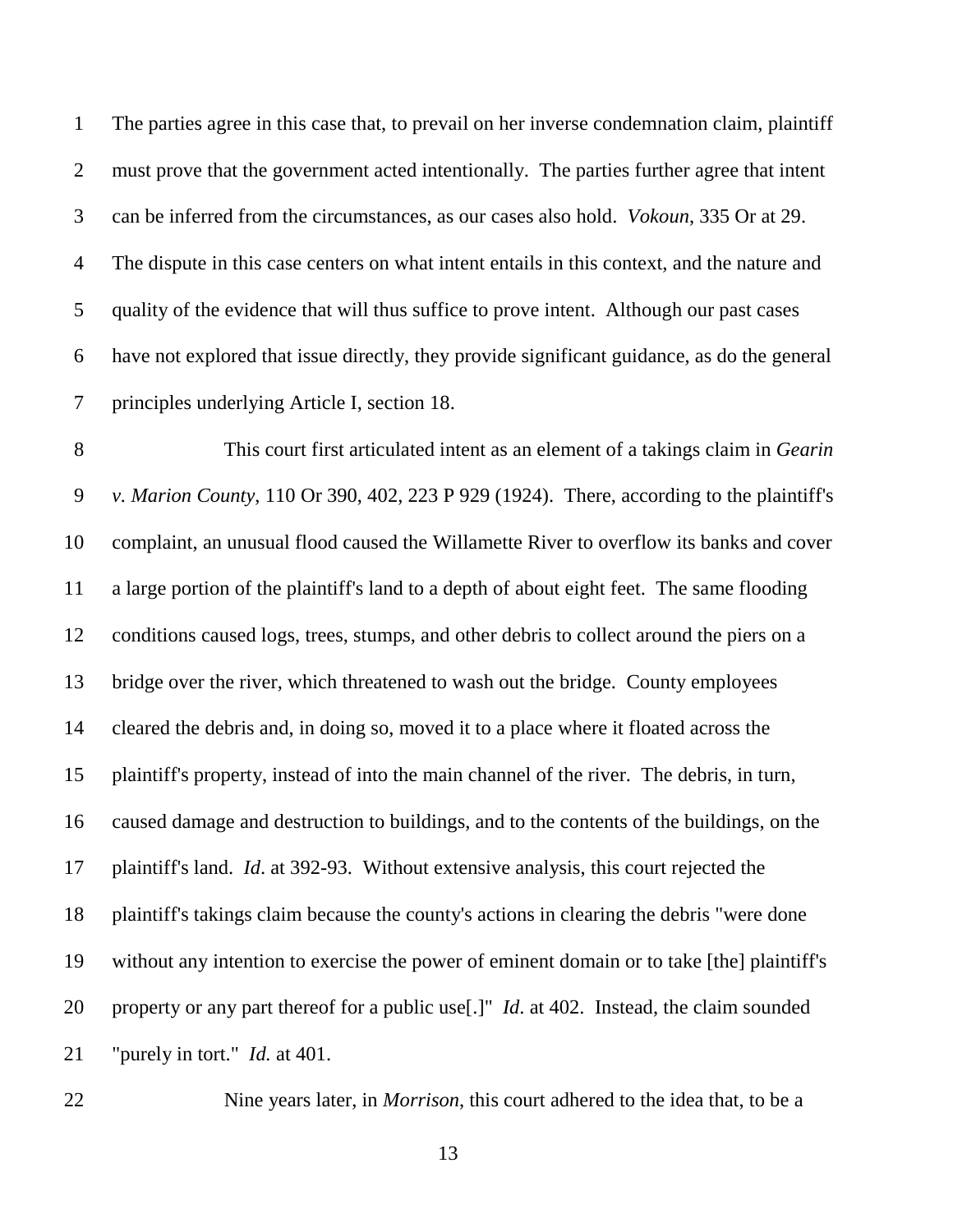taking, a physical occupation of private land by the government had to be intentional, but unlike in *Gearin*, found the pleadings sufficient to allege the required intent. In *Morrison*, Clackamas County had built a jetty that directed a portion of the Sandy River toward the plaintiff's property. During the next annual high water, the jetty diverted the river's flow over the plaintiff's property, destroying the surface of the land as well as the improvements on it. *Morrison*, 141 Or at 566-67. The court rejected the idea that the intent required for a taking was "specific intention on the part of [the] defendant to appropriate [the] plaintiff's property[.]" *Id*. at 569. Instead, the court declared, a governmental actor can "be held to have intended to do those things which are the natural and ordinary consequences of [its] act." *Id*. *Morrison* thus was the source of the "natural and ordinary consequences" test at issue in this case.

 *Morrison* did not discuss the contours of that test explicitly. But the sources from which the court drew, as well as the court's application of the test to the case before it, suggest that that test expressed a distinctive concept: Natural and ordinary consequences were those that were the necessary or certain result of the government's authorized acts. *Morrison* described the complaint, for example, as having alleged that "the natural and *necessary* effect" of the construction of the jetty was to alter the flow of the river in such a way as to force its full flow "immediately toward and against [the] plaintiff's land." *Id*. at 566 (emphasis added). "Natural and ordinary" consequences, as the court used those terms, did not mean simply effects or consequences that could possibly or plausibly follow; they were ones that ordinarily would follow, as a matter of course and with an element of certainty. Immediately after declaring that the government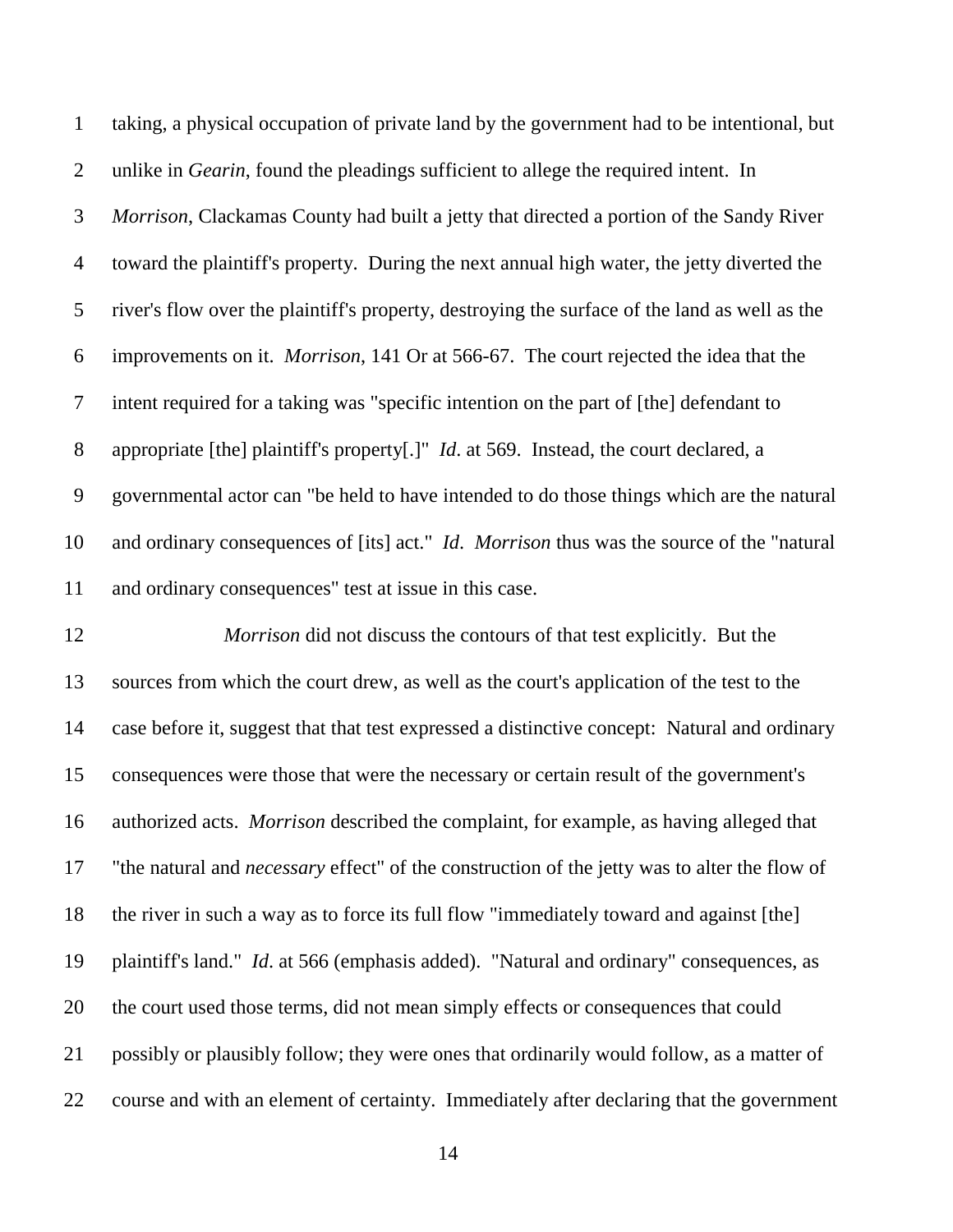| $\mathbf{1}$   | could be held to intend the natural and ordinary consequences of its acts, the court              |
|----------------|---------------------------------------------------------------------------------------------------|
| $\overline{2}$ | captured that idea again by observing of the alleged facts before it: "Doubtless the              |
| 3              | defendant county intended to construct the jetty. The natural consequence, of course,             |
| $\overline{4}$ | followed." <i>Id.</i> at 569 (emphasis added). Two cases cited by the court in support of its     |
| 5              | approach similarly emphasized that, where a government action results in a physical               |
| 6              | invasion of property, a taking arises only if the injurious invasion was the necessary,           |
| $\tau$         | inevitable, or otherwise certain consequence of the government's intentional act. See             |
| 8              | Miller v. City of Morristown, 47 NJ Eq 62, 66-67, 20 A 61, 63 (1890) (for purposes of             |
| 9              | takings claim, government can be held to have intended the natural "and inevitable"               |
| 10             | consequences of its acts); Great Northern Ry. Co. v. State, 102 Wash 348, 356, 173 P 40,          |
| 11             | 43 (1918) (taking arises where damage is "necessary" result of government activity and            |
| 12             | cannot be avoided).                                                                               |
| 13             | The intent element of a takings claim did not surface again as a significant                      |
| 14             | issue in any of this court's cases again until <i>Vokoun</i> , which this court decided nearly 80 |

<span id="page-15-0"></span><sup>15</sup> years after *Morrison* first articulated the "natural and ordinary consequences" test.<sup>[9](#page-15-0)</sup> In

<sup>&</sup>lt;sup>9</sup> The principal cases touching on the intent element of a takings claim between the time that *Morrison* and *Vokoun* were decided were *Tomasek*, 196 Or 120, and *Hawkins*, 315 Or 57. Neither provides any particular guidance here. In *Tomasek*, the principal issue was whether the state was immune from suit on an inverse condemnation theory. 196 Or at 140. The court recited and quoted at length from prior cases involving takings claims, including *Morrison* and its statements on the element of intent. *Id.* at 142-51. The court did so, however, only in the course of analyzing whether the state was amenable to suit on an inverse condemnation theory. Although the defendant disputed the sufficiency of the evidence to support a takings claim, the defendant's challenge focused on whether natural causes, as opposed to the government's construction of a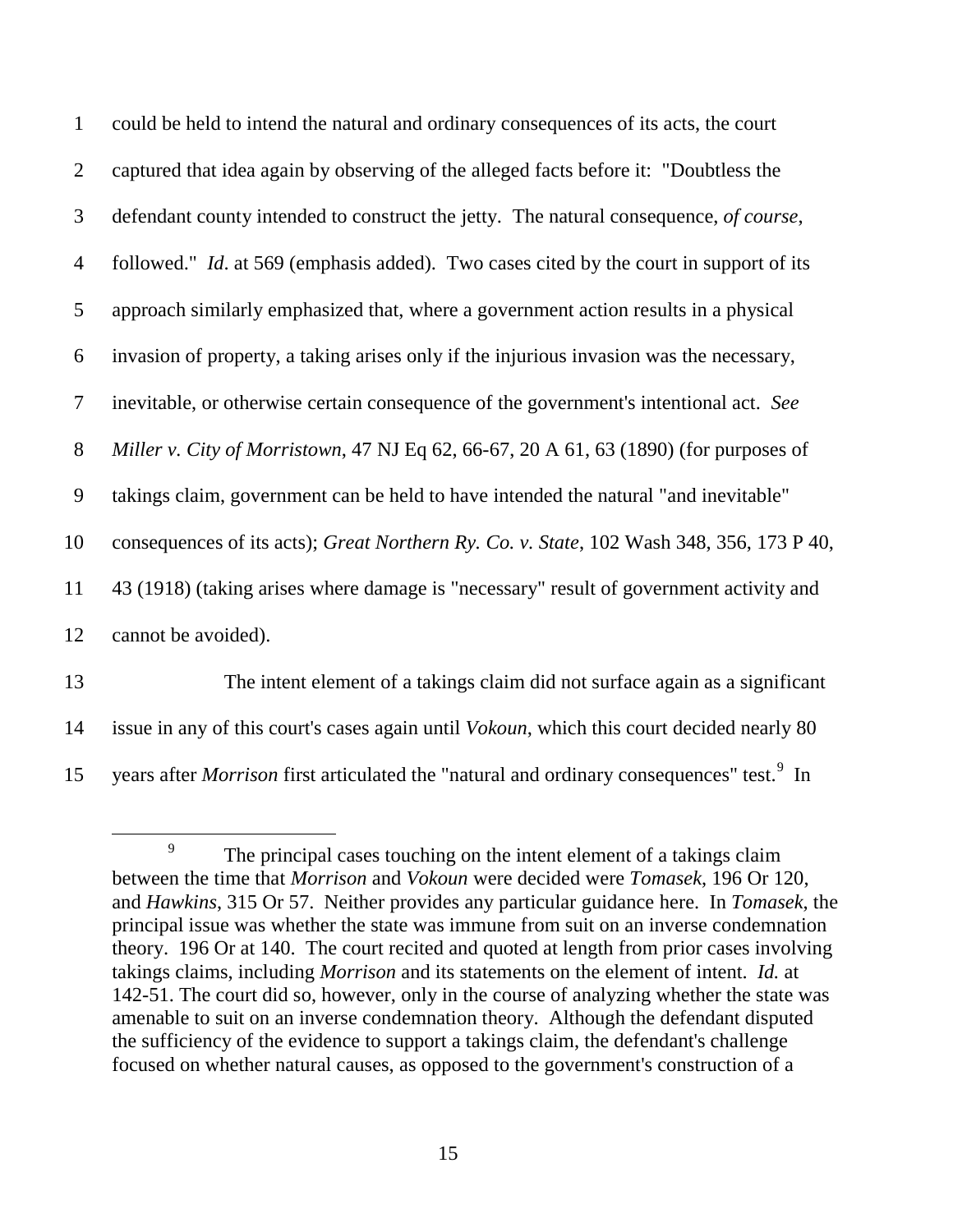| $\mathbf{1}$             | Vokoun, the City of Lake Oswego had constructed a storm drain that ran underground                  |
|--------------------------|-----------------------------------------------------------------------------------------------------|
| $\overline{2}$           | near the plaintiffs' property and released water into a ravine at the base of the hillside on       |
| 3                        | which the plaintiffs' house sat. <i>Vokoun</i> , 335 Or at 21-22. During the 25 years that          |
| $\overline{4}$           | followed, the storm drain created a drainage course in the ravine and undermined the                |
| 5                        | hillside, ultimately causing a landslide that destroyed much of the plaintiffs' property. Id.       |
| 6                        | at 30. The trial court denied the city's motion for directed verdict, and the Court of              |
| $\overline{\mathcal{L}}$ | Appeals reversed, concluding that plaintiffs' inverse condemnation action was predicated            |
| $8\,$                    | on the city's negligence, which was insufficient to establish a takings claim. <i>Id.</i> at 24-25. |
| 9                        | On review to this court, the plaintiffs argued that the City of Lake Oswego should be               |
| 10                       | liable for the damage to their property, regardless of whether the consequences of                  |
| 11                       | constructing the storm drain were expected or intended. <i>Id.</i> at 26.                           |
| 12                       | This court reaffirmed that negligence alone will not support a claim for                            |
| 13                       | inverse condemnation and that intent to take is an element of such a claim. Id. at 27. In           |
| 14                       | doing so, the court reiterated <i>Morrison's</i> observation that specific intent is not required   |
| 15                       | and that the government can be held to have intended the natural and ordinary                       |
| 16                       | consequences of its act. <i>Id.</i> at 28. The parties' arguments did not directly dispute the      |

bridge and relocation and grading of a highway, were the cause-in-fact of the injury to the plaintiff's property. *Id*. at 139-40. The adequacy of the plaintiff's proof of intent was not an issue. In *Hawkins*, it was undisputed that the city-defendant had released sewage "intentionally" when storm conditions overran the capacity of its sewage treatment facility. 315 Or at 60. Although *Hawkins* implicitly treated intent as an element of the takings claim in that case, neither the nature and quality of the evidence required to prove intent nor the legal adequacy of the evidence of intent were issues on appeal.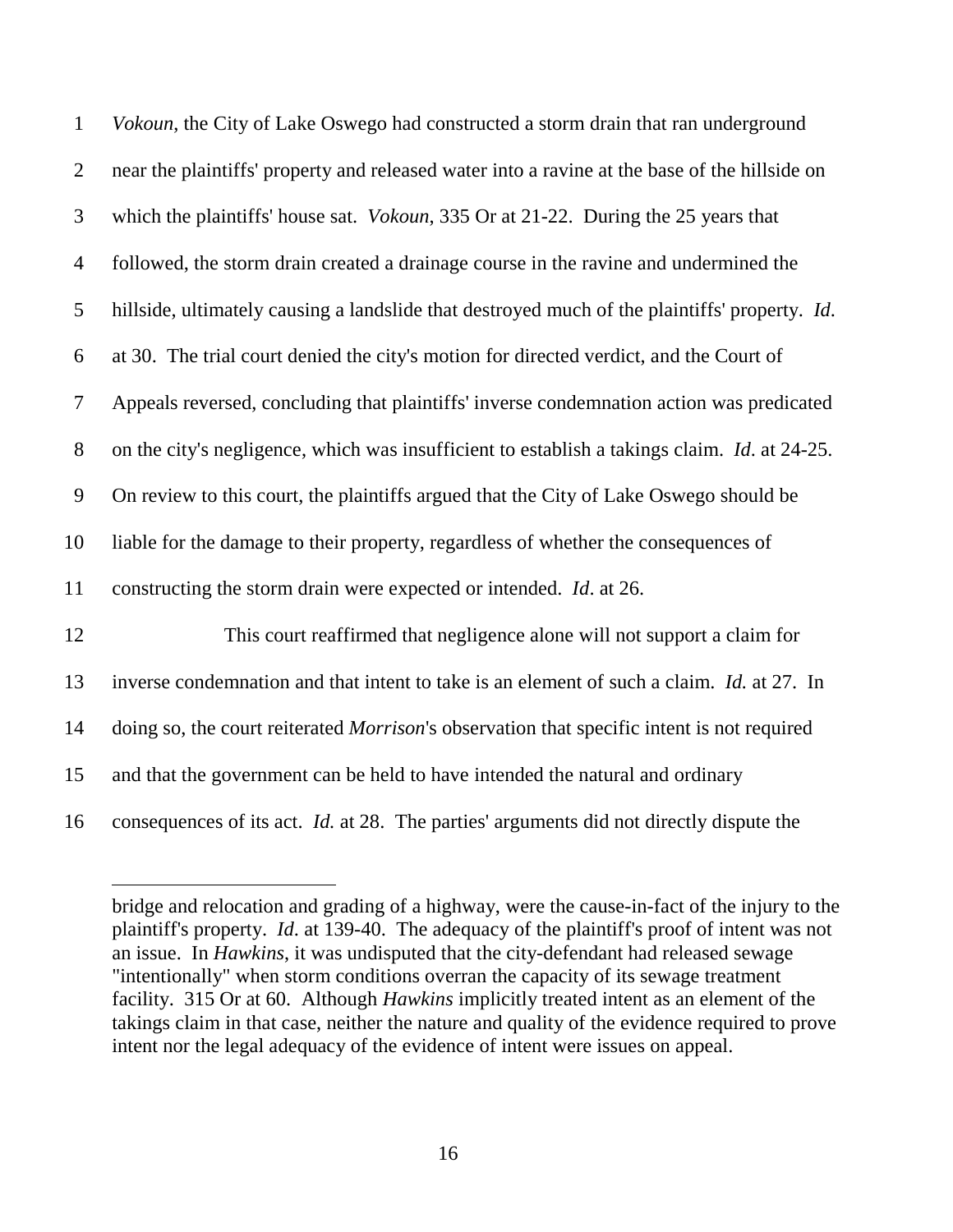nature and quality of what a plaintiff should be required to prove under that test. As a result, the court did not explore that question. But the court implicitly recognized, as *Morrison*'s broader discussion had as well, that the concept encompassed more than an indirect causal connection between the government's acts and the physical invasion of and damage to a plaintiff's property. The court began by discussing *Morrison* and its ordinary and natural consequences test, observing that in *Morrison* the court had found the complaint sufficient to state a claim because the plaintiff had pleaded that the county in that case had "intended to construct the jetty in a manner that necessarily caused the flooding that destroyed the plaintiff's property[.]" *Id.* The court then cited *Levene et ux v. City of Salem*, 191 Or 182, 196-97, 229 P2d 255 (1951), noting that it was in accord with *Morrison*, for the proposition that a taking arises when government diverts the flow of a stream or constructs a drain or sewer in such a way that flooding of private property is "a necessary result" of the construction. *Vokoun*, 335 Or at 28. And, in concluding that the plaintiffs' evidence was sufficient to create a jury question on intent, the court described the evidence as permitting the reasonable inference that the landslide caused by water discharging from the storm pipe "was the natural and ordinary *(even inevitable)* consequence" of the manner in which the city had intentionally constructed the storm 18 drain. *Id.* at 30 (emphasis added).<sup>[10](#page-17-0)</sup>

<span id="page-17-0"></span><sup>&</sup>lt;sup>10</sup> Elsewhere in the opinion, *Vokoun's* analysis may have been less exacting. In describing the sufficiency of the evidence in that case, the court explained that there was no dispute that the storm drain had caused erosion in the drainage channel. And although the parties disputed the cause of the landslide, the evidence was that the hillside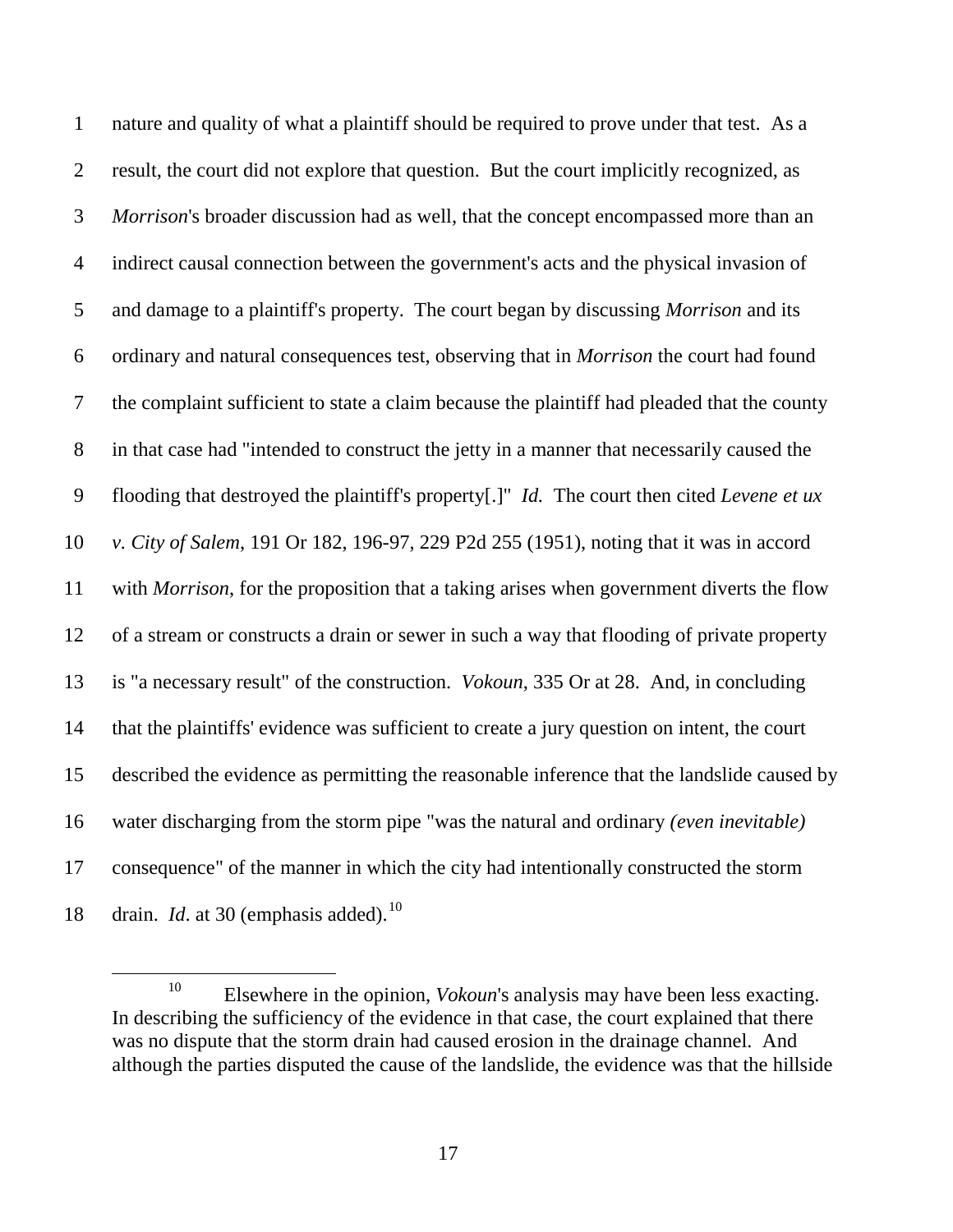| $\mathbf{1}$   | As that description of the case law conveys, where compensation is sought                                                                                                                                                      |
|----------------|--------------------------------------------------------------------------------------------------------------------------------------------------------------------------------------------------------------------------------|
| $\overline{2}$ | for injuries caused by physical invasions or occupations of property, the intent element of                                                                                                                                    |
| 3              | a takings claim is fundamental in distinguishing between those actions that are the                                                                                                                                            |
| 4              | equivalent of an exercise of eminent domain and those that are actionable as ordinary                                                                                                                                          |
| 5              | torts. The power of eminent domain is affirmative in nature. It is a power exercised for a                                                                                                                                     |
| 6              | particular purpose -- the public's benefit -- and intentionally. The idea that the                                                                                                                                             |
| $\tau$         | sovereign's power of eminent domain could be exercised through error, accident, or                                                                                                                                             |
| 8              | inadvertence, is at odds with the nature of the power itself. Inadvertent and unintended                                                                                                                                       |
| 9              | acts give rise to liability, if at all, as ordinary torts, not takings. As the Seventh Circuit                                                                                                                                 |
| 10             | Court of Appeals has pointedly put it:                                                                                                                                                                                         |
| 11<br>12<br>13 | "So when does error 'take' property? Suppose agents of the FBI,<br>while chasing a kidnapper, demolish someone's car, or suppose a postal van<br>runs over a child's tricycle. Do these accidents 'take' the car and tricycle? |

- 14 Certainly they are casualties of the operation of government. \*\*\*
- 15 Accidental, unintended injuries inflicted by governmental actors are treated
- 16 as torts, not takings. And torts are compensable only to the extent the

- 17 Federal Tort Claims Act permits. The Court has never treated limitations
- 18 on liability in tort as mere pleading obstacles, to be surmounted by shifting

had been stable before the storm drain was built; there had been no drainage course in the ravine before then; the resulting drainage was "consistent with the way that the drain had been designed and built;" and there had been no intervening causes. *Vokoun*, 335 Or at 29-30*.* From that evidence, the court concluded, a jury could infer that the landslide was "the natural and ordinary (even inevitable) consequence of the city's construction of the storm drain in that manner." *Id.* at 30. To the extent that *Vokoun* can be read to permit causation-in-fact alone to suffice, we disavow that understanding for the reasons we explain in this opinion. If, however, *Vokoun* relied on the fact that the landslide was the necessary or inevitable result of the manner in which the drain had been constructed, then it is consistent with *Morrison* and other previously decided cases, as well as with the test that we adopt in this case.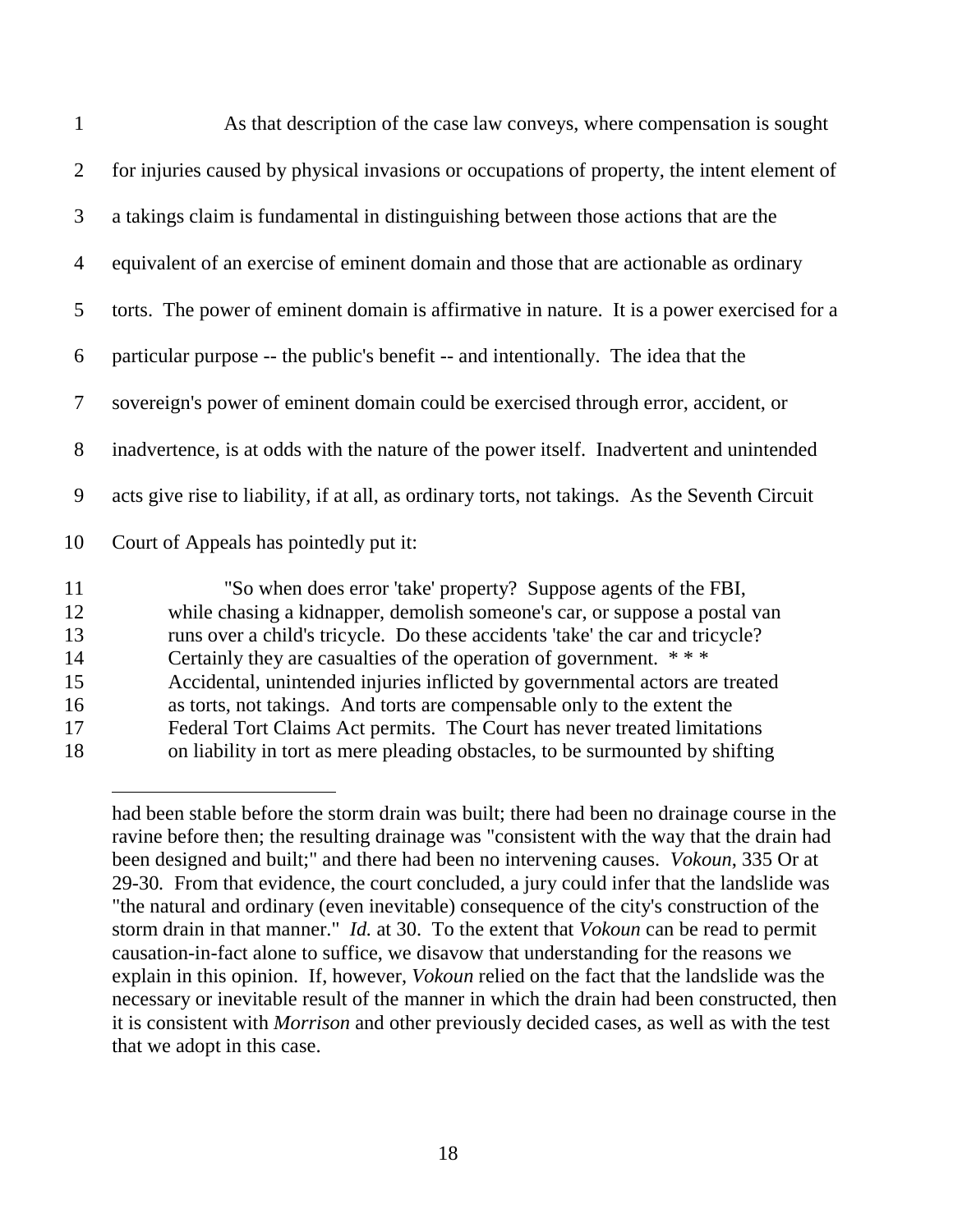| $\mathbf{1}$   | ground to [a takings claim brought under] the Tucker Act."                                    |
|----------------|-----------------------------------------------------------------------------------------------|
| 2              | Chicago, Milwaukee, St. Paul and Pacific R. Co. v. U.S., 799 F2d 317, 325-26 (7th Cir         |
| 3              | 1986), cert den, 481 US 1068 (1987). Intent, as an element of a takings claim based on a      |
| $\overline{4}$ | physical intrusion or occupation of property, serves the important function of helping to     |
| $\mathfrak{S}$ | distinguish between acts that are tantamount to appropriations of private property for a      |
| 6              | public purpose and those for which a remedy lies only in tort. <sup>11</sup>                  |
| 7              | THE NATURAL AND ORDINARY CONSEQUENCES TEST                                                    |
| 8              | If the natural and ordinary consequences test is understood as <i>Morrison</i> and            |
| 9              | later cases appear to have meant it -- that is, as permitting an inference of the requisite   |
| 10             | intent to take when the consequences of governmental action are necessary, inevitable, or     |
| 11             | substantially certain to result -- the test serves well. But the test has the potential to be |

<span id="page-19-0"></span><sup>&</sup>lt;sup>11</sup> Some courts have expanded "takings" law to reach government negligence, often "to circumvent the traditional immunity of governmental bodies from liability for tort[.]" A. W. Gans, *Damage to Private Property Caused By Negligence of Governmental Agents as "Taking," "Damage," or "Use" for Public Purposes, in Constitutional Sense*, 2 ALR 2d 677, 680 (1948), *see generally id*. at 681-87 (canvassing case law). Other jurisdictions have a more expansive test for government takings, because the takings clauses of their constitutional provisions expressly require compensation for government actions that "damage" private property as well as those that "take" private property. *See Moeller et ux v. Multnomah County*, 218 Or 413, 425-27, 345 P2d 813 (1959) (contrasting Oregon Constitution's takings clause with those of states that include "damage" provisions, which has led those states to extend compensation to a broader range of cases); *see generally Patterson v. Horsefly Irrigation Dist.*, 157 Or 1, 18, 69 P2d 282 (1937) (emphasizing that "unnecessary damage," as often occurs from negligence, is at odds with exercise of eminent domain power, which arises from necessity of taking private property for public purpose). Oregon, however, has abrogated its sovereign immunity for torts and has no damage provision in its takings clause. Both considerations are additional reasons to adhere to requiring intent as an element of a takings claim in this context.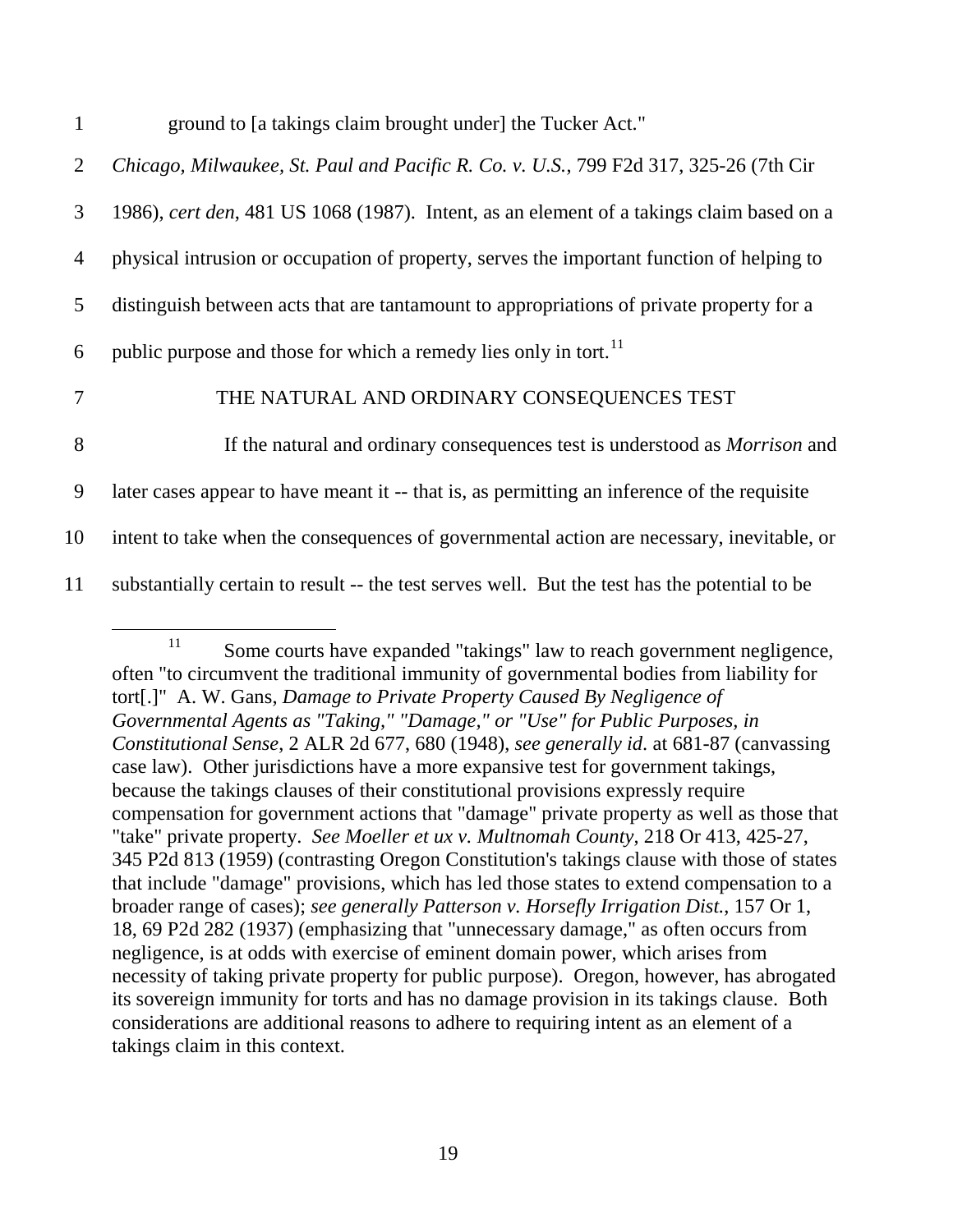| $\mathbf{1}$               | misunderstood as allowing intent to be inferred based on simple causation alone. The                                                                                                                                                                                                                                                                                                 |
|----------------------------|--------------------------------------------------------------------------------------------------------------------------------------------------------------------------------------------------------------------------------------------------------------------------------------------------------------------------------------------------------------------------------------|
| $\overline{2}$             | Court of Appeals, in fact, appears to have applied the test in that way in its opinion in this                                                                                                                                                                                                                                                                                       |
| 3                          | case. The court began by phrasing the test as one that looked to "a" natural and ordinary                                                                                                                                                                                                                                                                                            |
| $\overline{4}$             | consequence, rather than "the" natural and ordinary consequence, of the government's                                                                                                                                                                                                                                                                                                 |
| 5                          | action. Dunn, 241 Or App at 102. The shift, although subtle, conveys a different idea.                                                                                                                                                                                                                                                                                               |
| 6                          | Something that is "the" natural and ordinary consequence implies that it will follow with                                                                                                                                                                                                                                                                                            |
| $\overline{7}$             | a degree of certainty. Something that is "a" natural and ordinary consequence implies                                                                                                                                                                                                                                                                                                |
| 8                          | that it is one of many possible consequences, so that it might or might not follow from the                                                                                                                                                                                                                                                                                          |
| 9                          | government's actions. That rephrasing by the Court of Appeals led to an analysis that                                                                                                                                                                                                                                                                                                |
| 10                         | appears to allow an inference of intent when the government's act is simply a but for                                                                                                                                                                                                                                                                                                |
| 11                         | cause of the invasion or damage to property:                                                                                                                                                                                                                                                                                                                                         |
| 12<br>13<br>14<br>15<br>16 | "The question $**$ is whether the result is <i>a</i> natural and ordinary<br>consequence of the government's action at the time and place where that<br>action occurred. $*** a$ consequence that was the last link in a chain of<br>events that began with the governmental action and proceeded, without<br>unnatural or extraordinary intervening causes, to produce the damage." |
| 17                         | <i>Id.</i> (emphasis added). In other words, as long as the government's actions were a cause-                                                                                                                                                                                                                                                                                       |
| 18                         | in-fact of the injury to plaintiff's property, that was enough to render the conduct                                                                                                                                                                                                                                                                                                 |
| 19                         | "intentional." <sup>12</sup>                                                                                                                                                                                                                                                                                                                                                         |

<span id="page-20-0"></span><sup>&</sup>lt;sup>12</sup> We are not alone in reading the Court of Appeals opinion to have so transformed the test. Others have described the Court of Appeals' analysis in this case as "a tort-like proximate cause test to determine whether there is a sufficient causative link between the government action and the plaintiff's harm." Jan G. Laitos and Teresa Helms Abel, *The Role of Causation When Determining the Proper Defendant in a Takings Lawsuit*, 20 Wm & Mary Bill Rts J 1181, 1184 (2012).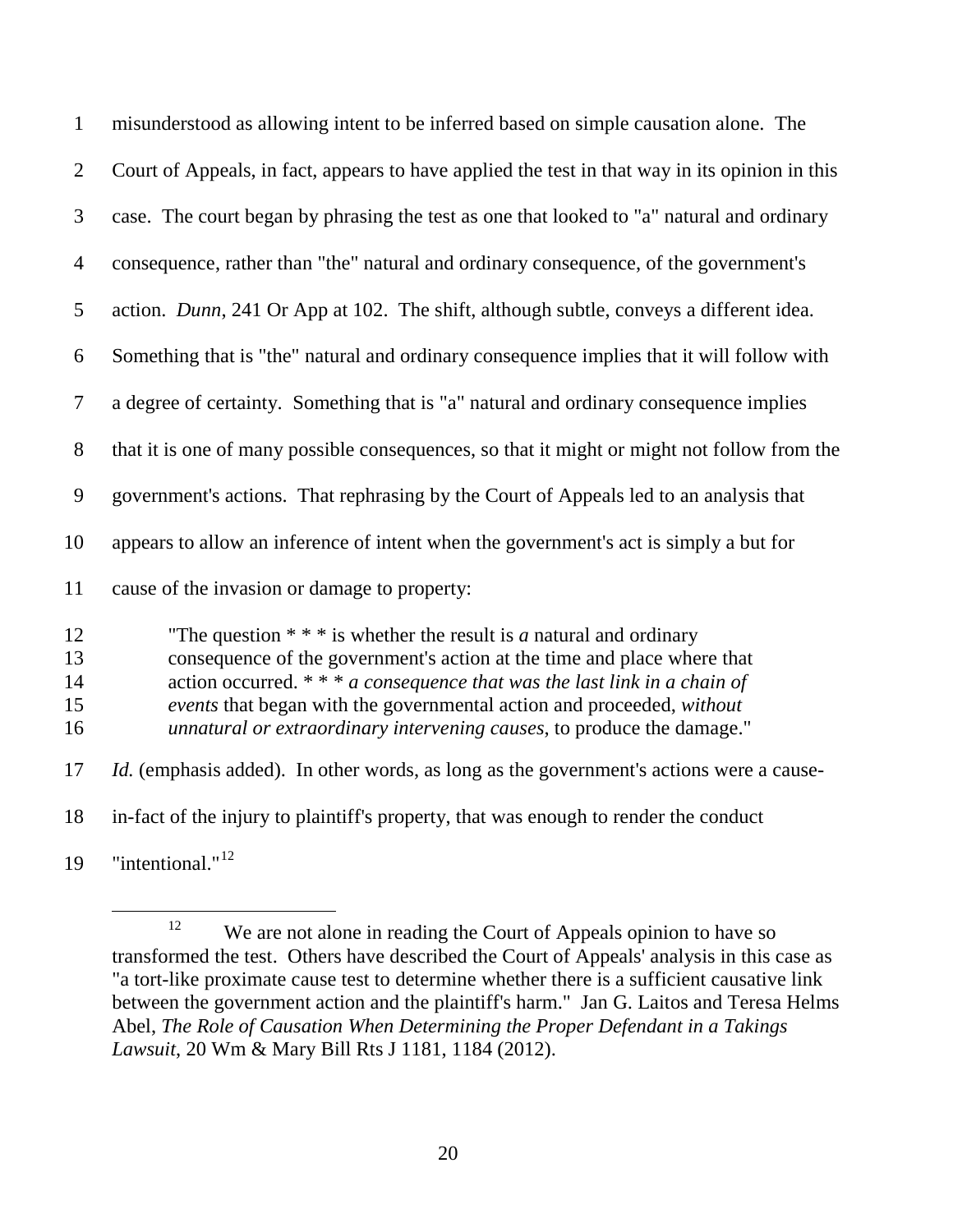| $\mathbf{1}$   | That articulation and application of the natural and ordinary consequences                       |
|----------------|--------------------------------------------------------------------------------------------------|
| $\overline{2}$ | test is not faithful to what the test was designed to convey. The phrase itself -- natural       |
| 3              | and ordinary consequences -- imports a stronger relationship between the government's            |
| 4              | act and the result that follows. In particular, it conveys that, in the ordinary course of       |
| 5              | events, a certain act will naturally have a certain consequence. <sup>13</sup> That consequence, |
| 6              | because it is the natural one that will ordinarily follow, is the necessary or inevitable        |
| 7              | result of undertaking a particular act, unless some other force or event comes into play to      |
| 8              | alter what will otherwise occur. That is how <i>Morrison</i> understood and applied the          |
| 9              | phrase, as we have explained. 141 Or at 566 (complaint adequately alleged that natural           |
| 10             | and "necessary" effect of jetty construction was to alter flow of river across plaintiff's       |
| 11             | land during seasonal flooding). It is also consistent with the relationship between the          |
| 12             | government's act and the resulting injury to property required by the cases that Morrison        |
| 13             | cited with approval, which looked to whether the resulting injury was the inevitable and         |

<span id="page-21-0"></span><sup>&</sup>lt;sup>13</sup> Certainty or inevitability, in this context, does not require  $-$  at least not, necessarily -- regularity or frequency. If, in the ordinary course of events, particular circumstances are substantially certain to occur on a seasonal or other intermittent basis (such as flooding), and if the government's actions will necessarily result in an invasion of a plaintiff's property when those circumstances arise (as with a bridge that will divert water onto a plaintiff's land when flood waters rise sufficiently), such a result can be found to be certain and inevitable for purposes of a takings claim. *Compare Ridge Line, Inc. v. U.S.*, 346 F3d 1346, 1356 (Fed Cir 2003) (repeated increased rain runoff caused by government development, even though intermittent, an intentional taking if runoff was the "direct, natural, or probable result" of development) *with Thune v. U.S.*, 41 Fed Cl 49, 52-53 (1998) (no intent to take could be inferred where deliberately set forest service burn went out of control due either to negligence or unexpected and unforecast wind change, damaging private property).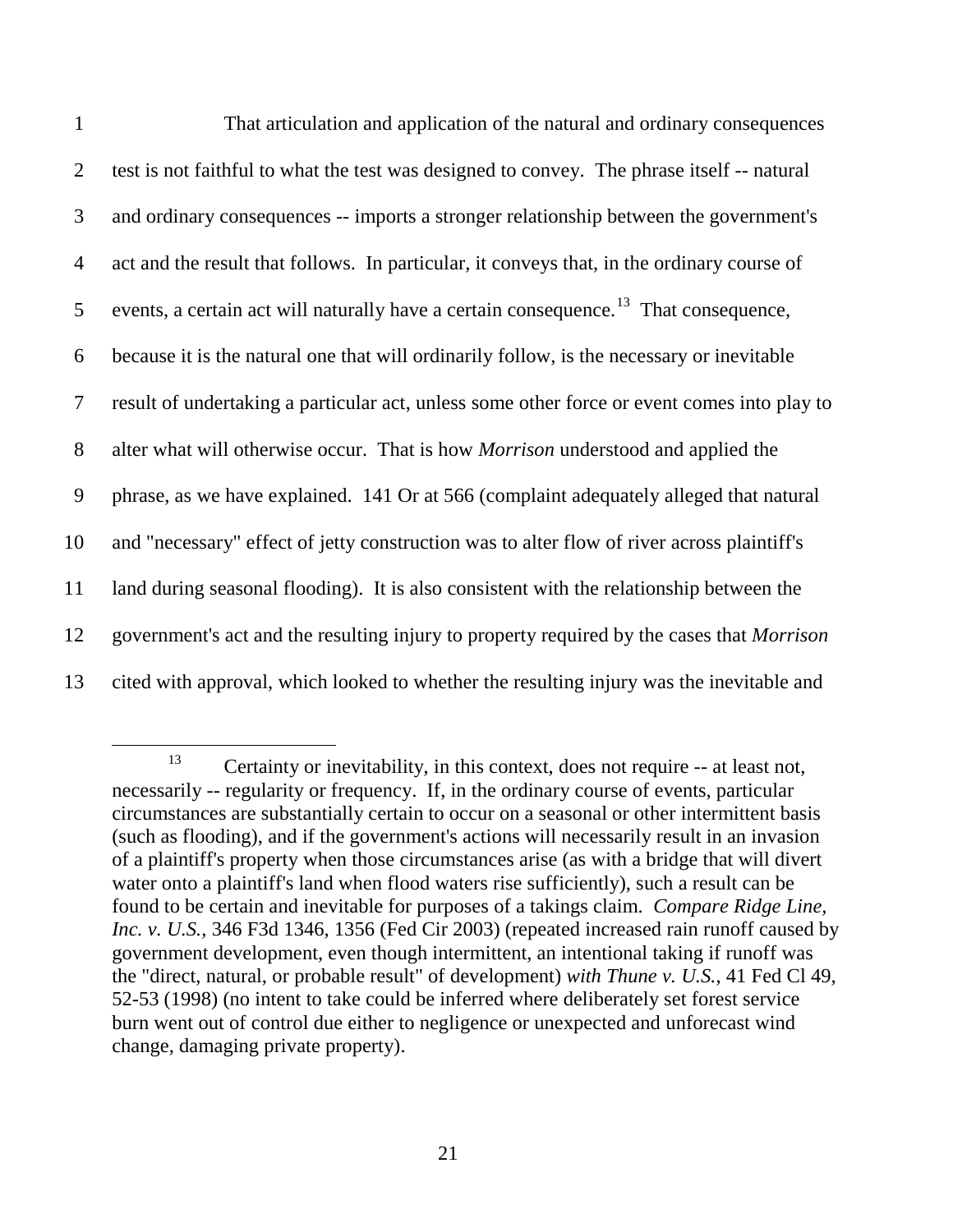necessary result of the government's act in the sense that it was sure to follow. *Miller*, 47 NJ Eq at 66-67, 20 A at 63; *Great Northern Ry. Co.*, 102 Wash at 356, 173 P at 43. And, finally, a test that looks to the inevitability or certainty with which particular results will follow from particular government action appears consistent with the way that the natural and ordinary consequences has been understood by courts in general, and federal courts 6 in particular.  $14$ 

 We decline the city's and *amicus* League of Oregon Cities' invitation to modify the test for intent in this context by adopting the *Restatement (Second) of Torts* (1965) definition. Under the *Restatement*, a person acts intentionally when "the actor desires to cause consequences of his act, or \* \* \* he believes that the consequences are substantially certain to result from it." § 8 A. As the *Restatement* formulates the test, intent requires either specific intent or a state of mind that serves as a surrogate for specific intent (a person's subjective knowledge that particular consequences are "substantially certain" to result from the person's act). *Morrison* rejected specific intent

<span id="page-22-0"></span><sup>&</sup>lt;sup>14</sup> *Morrison*'s understanding of the certainty required of the test that it embraced is consistent with how that test appears to have been used in other cases during that same time period, particularly federal cases. Although the test was sometimes termed the "natural and probable consequences" test, as well as the "natural and ordinary consequences test," both looked to the certainty with which the consequences would follow government action. *See, e.g.*, Jed Michael Silversmith, *Takings, Torts & Turmoil: Reviewing the Authority Requirement of the Just Compensation Clause*, 19 UCLA J Envtl L & Pol'y 359, 379-83 (2001) (natural and probable consequences test, as used in Fifth Amendment cases for more than 100 years, addresses certainty; destruction of a plaintiff's property could be ascertained to a certainty before the government engaged in its authorized conduct).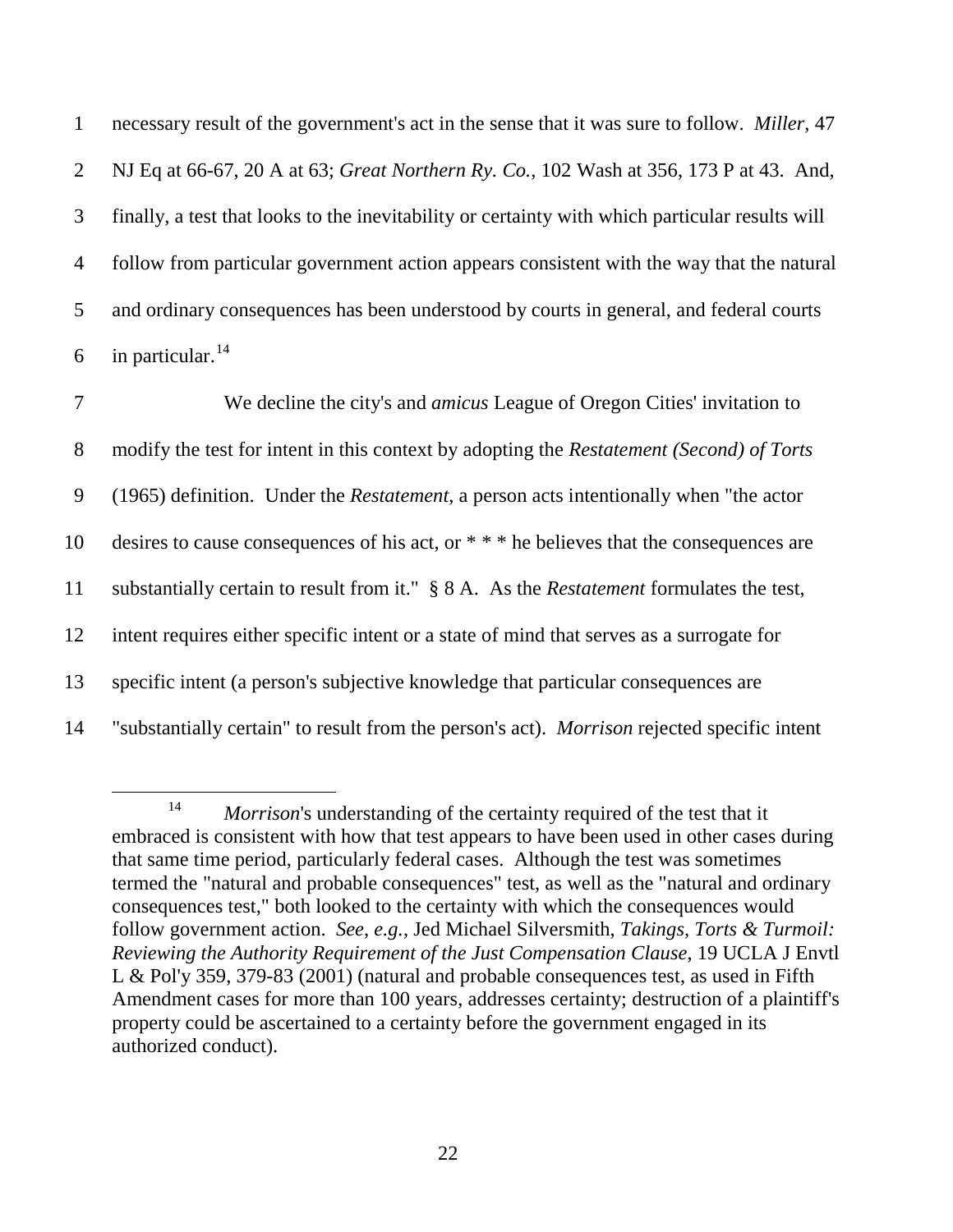| $\mathbf{1}$   | as a requirement for a taking. 141 Or at 569. <i>Vokoun</i> reaffirmed that aspect of <i>Morrison</i> . |
|----------------|---------------------------------------------------------------------------------------------------------|
| 2              | 335 Or at 28. Neither the city nor the <i>amicus</i> articulate a persuasive reason for us to           |
| 3              | impose a specific intent requirement -- or something close to it -- where we have not                   |
| $\overline{4}$ | before. <sup>15</sup>                                                                                   |
| 5              | But, contrary to plaintiff's argument, the natural and ordinary consequences                            |
|                |                                                                                                         |
| 6              | test can benefit from clarification. If, as happened in this case, it is understood as                  |
| 7              | permitting an inference of intent from "but for" causation, then the test eliminates the                |

<span id="page-23-0"></span> $15$  Other jurisdictions with similar constitutional provisions have adopted either the *Restatement* intent test or one akin to it in the inverse condemnation context. *See City of Dallas v. Jennings*, 142 SW3d 310, 314 (Tex 2004) (government is liable for inverse condemnation if it "knows that the specific property damage is substantially certain to result from an authorized government action"); *Electro-Jet Tool Mfg. Co., Inc. v. City of Albuquerque*, 114 NM 676, 683, 845 P2d 770, 777 (1992) ("acting with knowledge that the damage was substantially certain to result from [government] conduct" gives rise to a takings claim); *Robinson v. City of Ashdown*, 301 Ark 226, 231- 32, 783 SW2d 53, 56 (1990) (government's knowledge that "an invasion of another's interest in the use and enjoyment of land is substantially certain to result" from its conduct results in an intentional act). But in general, state tests for what constitutes a compensable taking are all over the board, in part because state jurisprudence developed without any common-law antecedents and independently of federal law, and because a state action has traditionally been a prerequisite to pursuing a claim under federal law. *See generally* Jadd F. Masso, *Mind the Gap: Expansion of Texas Governmental Immunity Between Takings and Tort*, 36 St. Mary's L J 265, 270-72 (2005) (discussing development of takings law in United States). States, in particular, vary significantly in whether intent is required to prove a compensable taking and, if so, whether specific intent or some other test of intent is required. *Id*. at 277-84 (discussing state and federal case law); *see also* James S. Burling and Luke A. Wake*, Takings and Torts: The Role of Intention and Foreseeability in Assessing Takings Damages*, in *Condemnation 101: Making the Complex Simple in Eminent Domain* 449-51 (ALI-ABA Committee on Continuing Professional Education eds., 2011) (discussing state cases).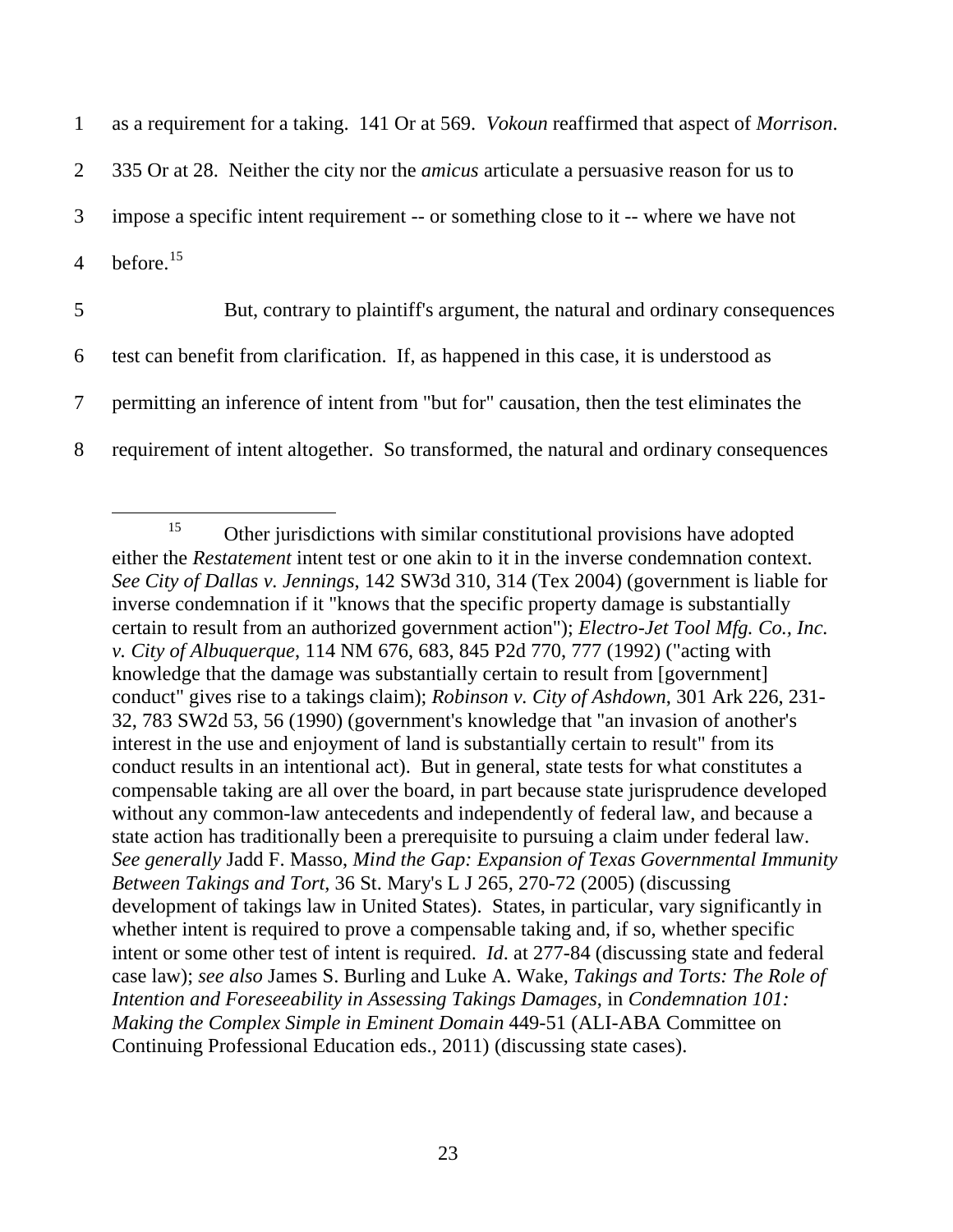test does not adequately distinguish between governmental negligence and intentional takings and does not serve the constitutional principle at work.

 The natural and ordinary consequences test, as originally embraced in *Morrison*, conveys a sound concept, and we adhere to it as clarified by our analysis in this case. The test examines whether the government intentionally undertook to act "in a manner that necessarily caused" the injurious invasion of the plaintiff's property. *Vokoun*, 335 Or at 28 (citing *Morrison*, 141 Or at 569). A factfinder is entitled to impute the requisite intent to take property *if* the invasion to the property owner's interests was the necessary, substantially certain, or inevitable consequence of the government's intentional acts. In other words, a plaintiff need not prove that the governmental actor subjectively intended the consequential invasion of property interests or undertook action knowing (even if not desiring) that the consequences would follow. Evidence of specific intent, although it will suffice, is not required. And although a plaintiff's burden is less than specific intent would make it, it is still exacting. A plaintiff still must show that the government intentionally undertook its actions and that the inevitable result of those actions, in the ordinary course of events, was the invasion of the plaintiff's property that is the basis for the plaintiff's inverse condemnation claim. Thus, if a plaintiff's best evidence is that the invasion was a less than certain consequence -- such as a conceivable, possible, or plausible outcome, or one that otherwise might or might not occur -- that is not enough for a factfinder to infer that the invasion was intentional.

## ANALYSIS OF THIS CASE

The remaining question is whether plaintiff's evidence in this case meets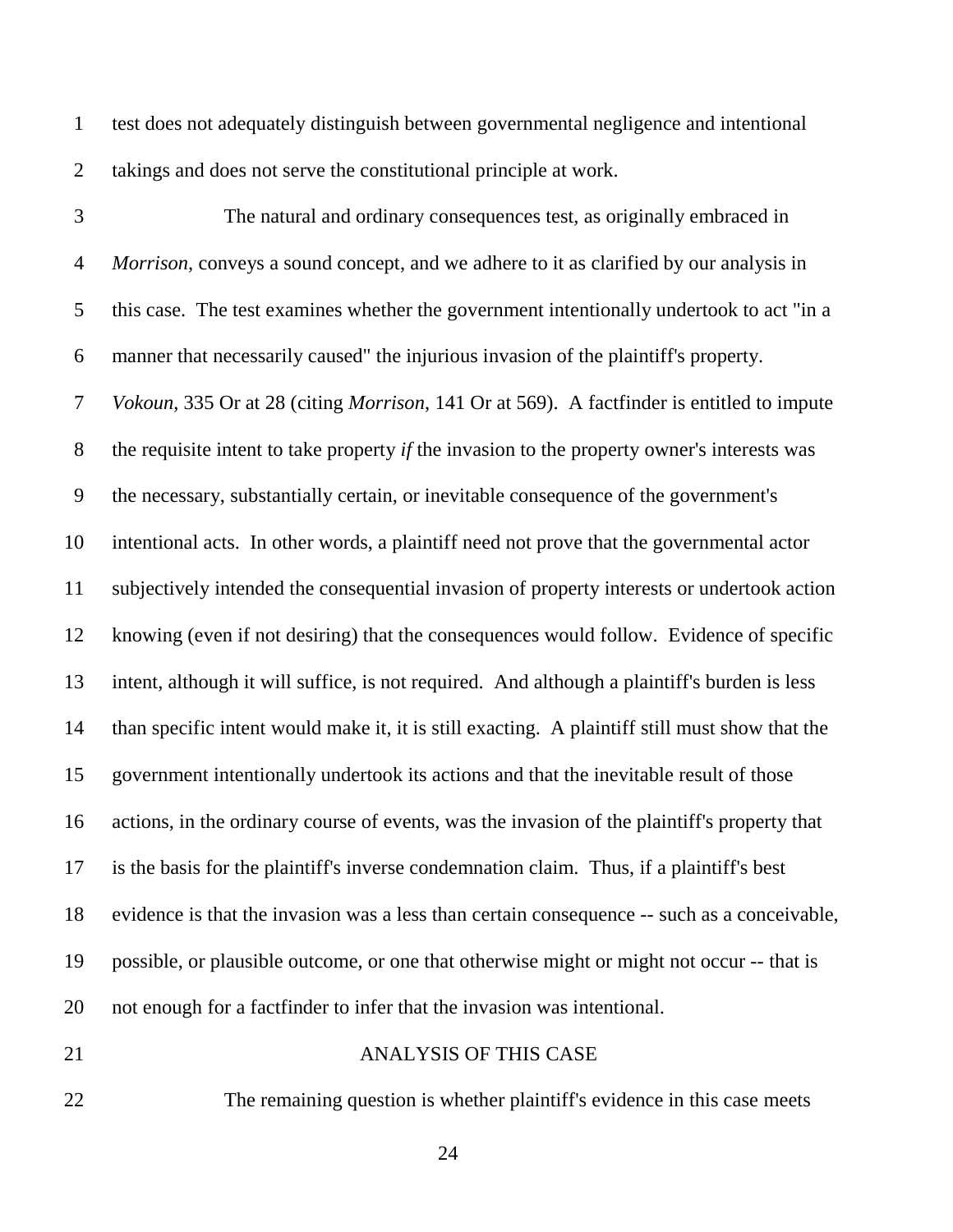| $\mathbf{1}$   | the natural and ordinary consequences test as we have clarified it. Plaintiff argues that         |
|----------------|---------------------------------------------------------------------------------------------------|
| $\overline{2}$ | the jury could infer the city's intent to cause the sewage backup in plaintiff's house from       |
| 3              | evidence that the backup "was the direct consequence of the [c]ity's purposeful act of            |
| $\overline{4}$ | blasting high-pressure water $**$ into the sewer line adjacent to [p] laintiff's house."          |
| 5              | Such an inference is particularly appropriate, plaintiff argues, because she never argued         |
| 6              | to the jury or presented any testimony or evidence that the city acted negligently by             |
| $\tau$         | failing to exercise reasonable care in cleaning the sewer lines to and around plaintiff's         |
| 8              | house. According to plaintiff, there was no evidence of "unnatural or extraordinary               |
| 9              | intervening events" that caused the damage to plaintiff's property. On the contrary,              |
| 10             | asserts plaintiff, "everything was done 'by the book." Plaintiff concludes that, because          |
| 11             | there was no evidence that the city acted negligently, "there was sufficient evidence that        |
| 12             | the invasion of sewer water was the natural and ordinary consequence of the [c]ity's              |
| 13             | actions and intent could therefore be inferred." <sup>16</sup>                                    |
| 14             | The fact that conduct is not negligent does not establish, however, that it is                    |
| 15             | intentional. As classically conceived in the law, intent is a state of mind. Prosser and          |
| 16             | Keeton on the Law of Torts § 8, 34 (W. Page Keeton ed., 5th ed 1984). Negligence, on              |
| 17             | the other hand, is conduct and not a state of mind. <i>Id.</i> at $\S 31$ , 169. The "essence" of |
| 18             | negligence is "behavior which should be recognized as involving unreasonable danger to            |

<span id="page-25-0"></span><sup>&</sup>lt;sup>16</sup> As earlier noted, plaintiff initially advanced a negligence claim as well, but that claim was dismissed before trial. That procedural posture of the case leaves plaintiff in the unusual position of having advanced a negligence claim while simultaneously relying on the lack of evidence that the city acted negligently.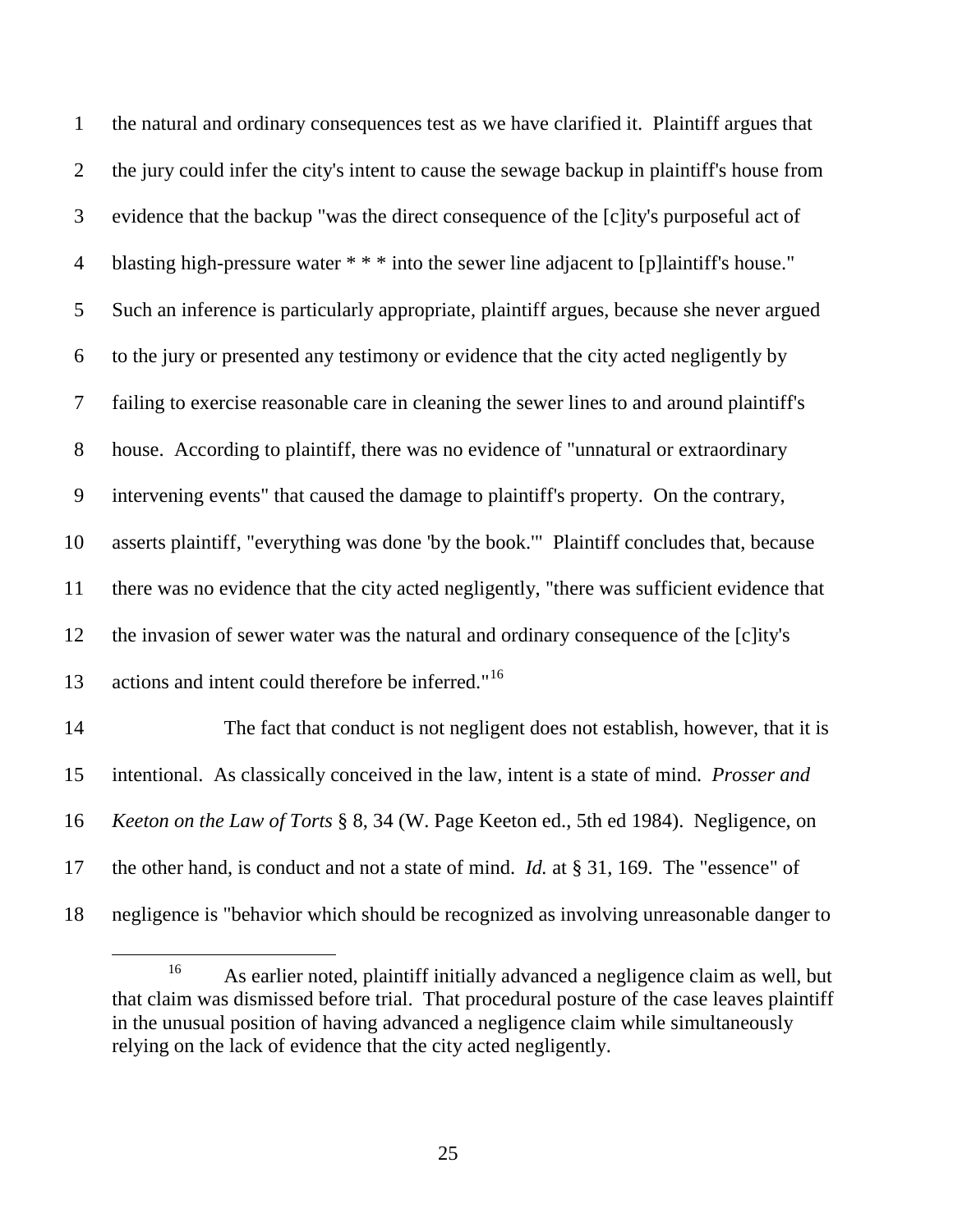1 others." *Id.* As Prosser explains the tort concepts of negligence and intent:

 "In negligence, the actor does not desire to bring about the consequences which follow, nor does he know that they are substantially certain to occur, or believe that they will. There is merely a risk of such consequences, sufficiently great to lead a reasonable person in his position to anticipate them, and to guard against them."

7 *Id.* Thus, negligence and intent are not flip sides of the same coin; they are different

8 coins. For a person to act *not* negligently does not establish how he *did* act or with what

9 mental state.<sup>[17](#page-26-0)</sup> The person could have acted with intent, but a range of other possibilities

10 exists as well, including the possibility that what happened was purely accidental or

11 inadvertent, and not due either to negligence or intent.<sup>[18](#page-26-1)</sup>

<span id="page-26-0"></span><sup>&</sup>lt;sup>17</sup> Of course, on this record, there is no evidence or jury determination that the city was "not negligent." There instead is simply a void left by the dismissal of plaintiff's negligence claim. Even if, however, this record established that the city was "not negligent," as plaintiff argues, the argument fails, as we have explained. Classic logic provides a further explanation for why it fails. Plaintiff's argument suffers from the "fallacy of negative premises." Judge Ruggero J. Aldisert discusses the fallacy in his book *Logic for Lawyers: A Guide to Clear Legal Thinking* 156 (3d ed 1997), explaining that, when two premises of a syllogism are negative, "we cannot determine anything regarding their relationship to one another." By way of example, Judge Aldisert points out that, "[f]rom the premises, James is not a lawyer; lawyers are not steelworkers, we cannot conclude that James is or is not a steelworker." *Id.* Likewise, from the premises that the city workers in this case did not act negligently and negligent acts are not intentional acts, we cannot conclude that city workers did or did not engage in intentional conduct. As Judge Aldisert emphasizes, "Not knowing that something exists is simply not knowing." *Id.*

<span id="page-26-1"></span><sup>&</sup>lt;sup>18</sup> As Prosser further explains, early common law imposed strict liability for trespasses that resulted in injury to person or property, with the result that purely accidental injuries were actionable; all that was required was a voluntary act. *Prosser and Keeton on the Law of Torts*, at § 29, 163. But the rule now is that liability generally does not attach for an "unavoidable accident," which is an occurrence that was not intended and that, under all the circumstances, could not be foreseen or prevented by the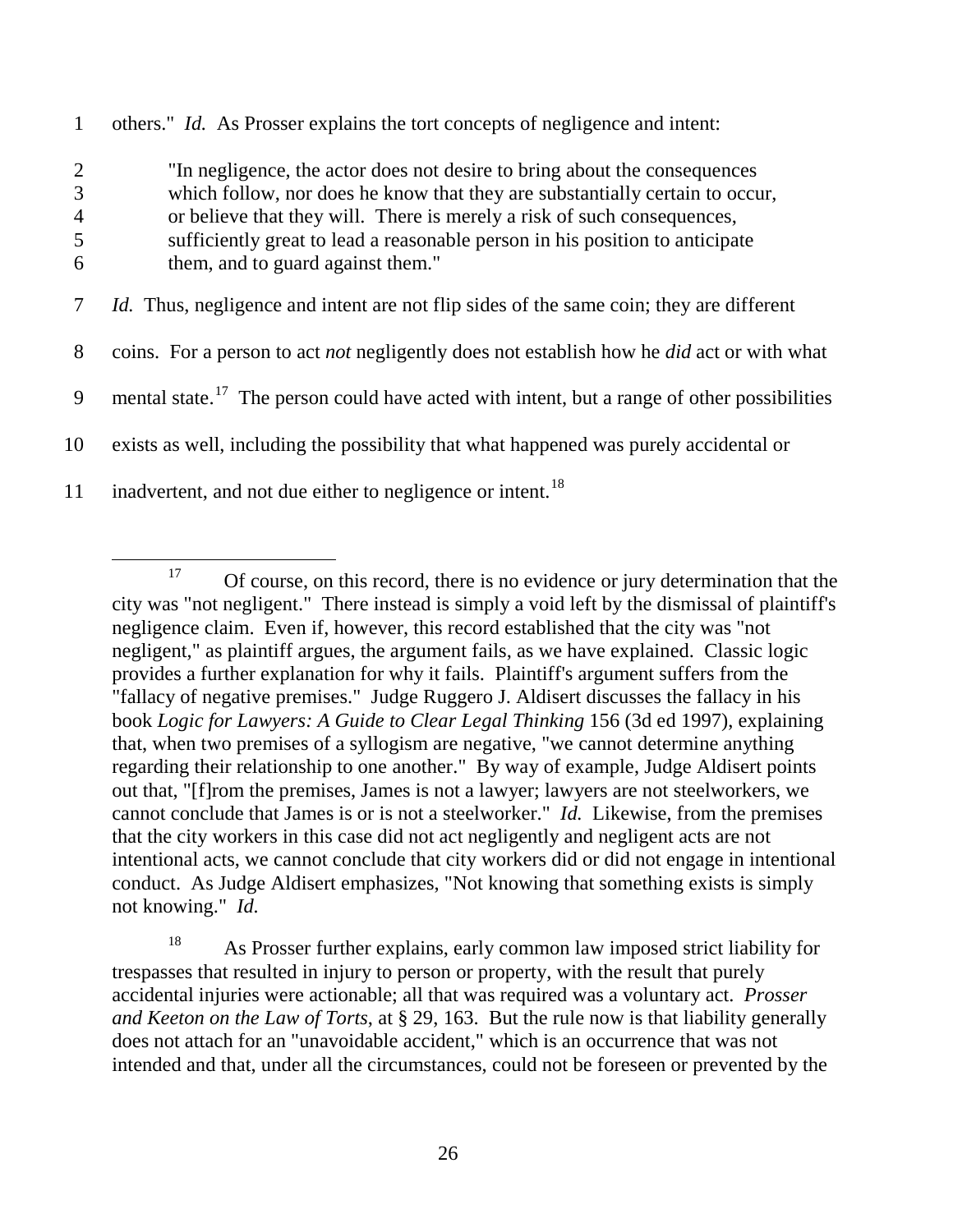| $\mathbf{1}$   | But more to the point, under the natural and ordinary consequences test as                    |
|----------------|-----------------------------------------------------------------------------------------------|
| $\overline{2}$ | we have clarified it, the issue in this case turns on the certainty or inevitability that the |
| 3              | city's act of hydrocleaning the sewer would cause the sewage backup into plaintiff's          |
| $\overline{4}$ | home. Here, there is no dispute that the city's manner of hydrocleaning the sewer, using      |
| 5              | high-pressure water, was intentional. The disputed issue at trial was whether anything        |
| 6              | more was required to establish that the alleged taking was intentional and, if so, what.      |
| 7              | Here, as we have explained, to establish intent, plaintiff also had to show that the backup   |
| 8              | into her home was the necessary result of the city's intentional actions.                     |
| 9              | As a matter of law, plaintiff's proof, viewed in the light most favorable to                  |
| 10             | her, was not sufficient to meet that test. The record establishes that the city regularly     |
| 11             | cleans its sewers using the hydrocleaning process. Despite that fact, backups of sewage       |
| 12             | into adjacent houses due to the city's hydrocleaning are rare and uncommon occurrences.       |
| 13             | Indeed, they are so uncommon that one city worker, who had been cleaning city sewers          |
| 14             | for seven years, personally had experienced only the backup at issue in this case. And,       |
| 15             | by the time of trial almost two years after this back-up, he had heard of only one other.     |
| 16             | No one could explain why this backup into plaintiff's house occurred while, day in and        |
| 17             | day out, the city hydrocleans sewers without similar backups occurring. To be sure, on        |

exercise of reasonable precautions. *Id.* at § 29, 162. To be sure, as Prosser emphasizes, no accident "is entirely inevitable, so long as it results from a voluntary human act[,]" because the harm might have been avoided had the human act not been undertaken. *Id*. But liability now does not arise in the absence of "some wrongful intent or negligence." *Id.* at § 29, 163.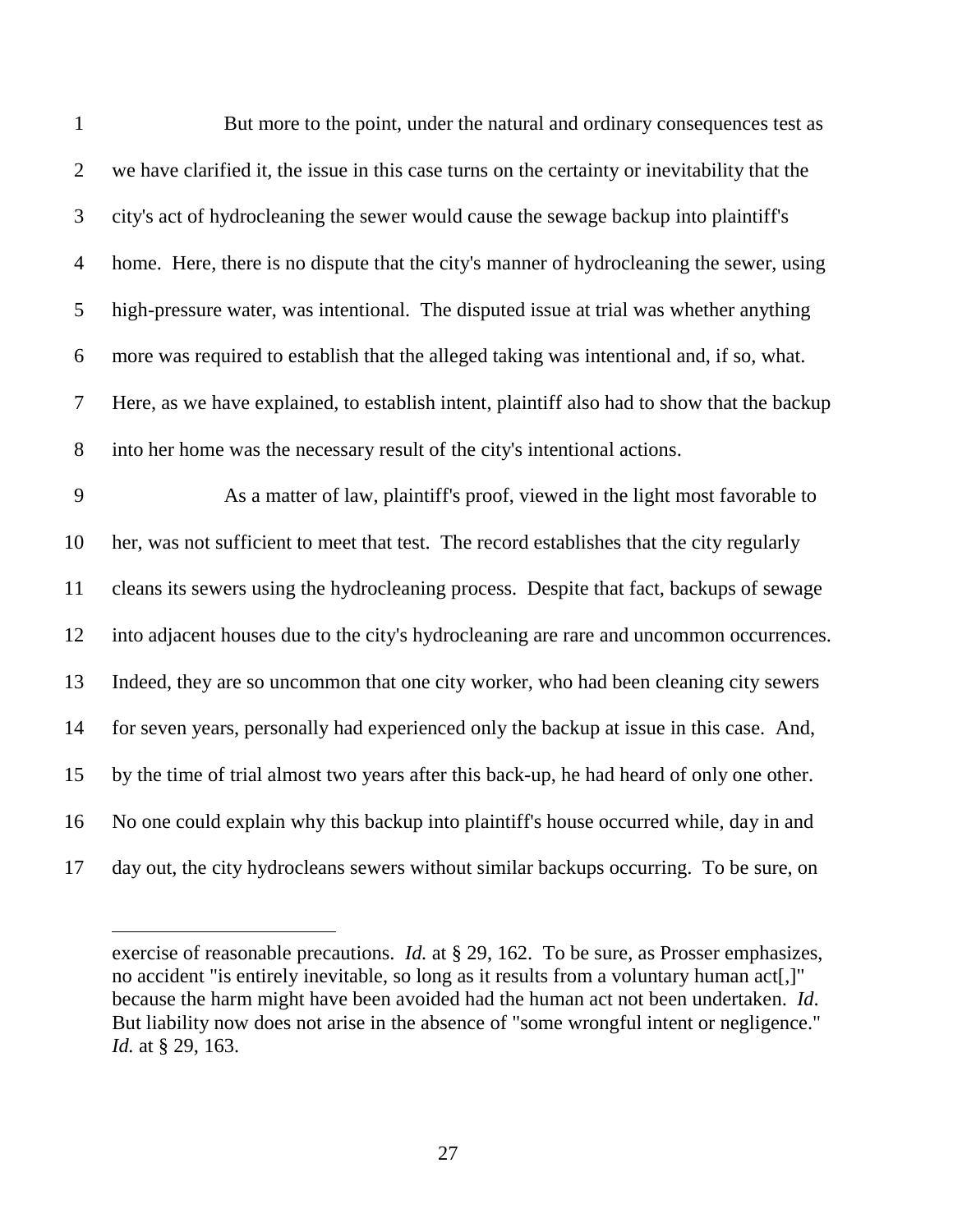1 this record, a factfinder could find that the city's hydrocleaning was a "but for" cause of 2 the backup. But some other factor, one not identified on this record, had to be at work as 3 well.

 The conclusion most favorable to plaintiff on this record is that the intrusion of sewage water into one or more nearby houses was a known risk of hydrocleaning generally, but one that rarely came to pass. Under the natural and ordinary consequences test, for the city to be found to have intended *the invasion* of plaintiff's property, and not just the acts that, in some causal way, led to or contributed to that invasion, the evidence had to establish the likelihood of that invasion with greater certainty. Without any evidence that the sewage backup into plaintiff's house was the necessary, certain, predictable, or inevitable result of the city's intentional manner of hydrocleaning the adjacent sewer, the evidence was insufficient to support plaintiff's inverse condemnation claim. The trial court should have directed a verdict for the city on 14 that claim, and the Court of Appeals erred in concluding otherwise.<sup>[19](#page-28-0)</sup>

<span id="page-28-0"></span><sup>&</sup>lt;sup>19</sup> Our conclusion on these facts accords with those of courts in other jurisdictions that have resolved takings claims based on sewage overflow into private houses. *See, e.g.*, *City of Dallas*, 142 SW3d at 315 (evidence established that city efforts to unclog sewer lines did not ordinarily cause residential flooding; no taking was shown given lack of evidence that damage was substantially certain to occur and that city took actions with knowledge of that fact); *Edwards v. Hallsdale-Powell Utility Dist. Knox County, Tenn.*, 115 SW3d 461, 467 (Tenn 2003) (no showing that backup of sewer was caused by purposeful or intentional act in maintenance of sewer lines, as opposed to clog from natural causes or negligence of utility district). Some courts have reached the same conclusion even though their state constitutions more broadly guarantee compensation for damage to property, as well as takings of property. *See, e.g.*, *Henderson v. City of Columbus*, 285 Neb 482, 496, 827 NW2d 486, 496-97 (2013) (no taking or compensable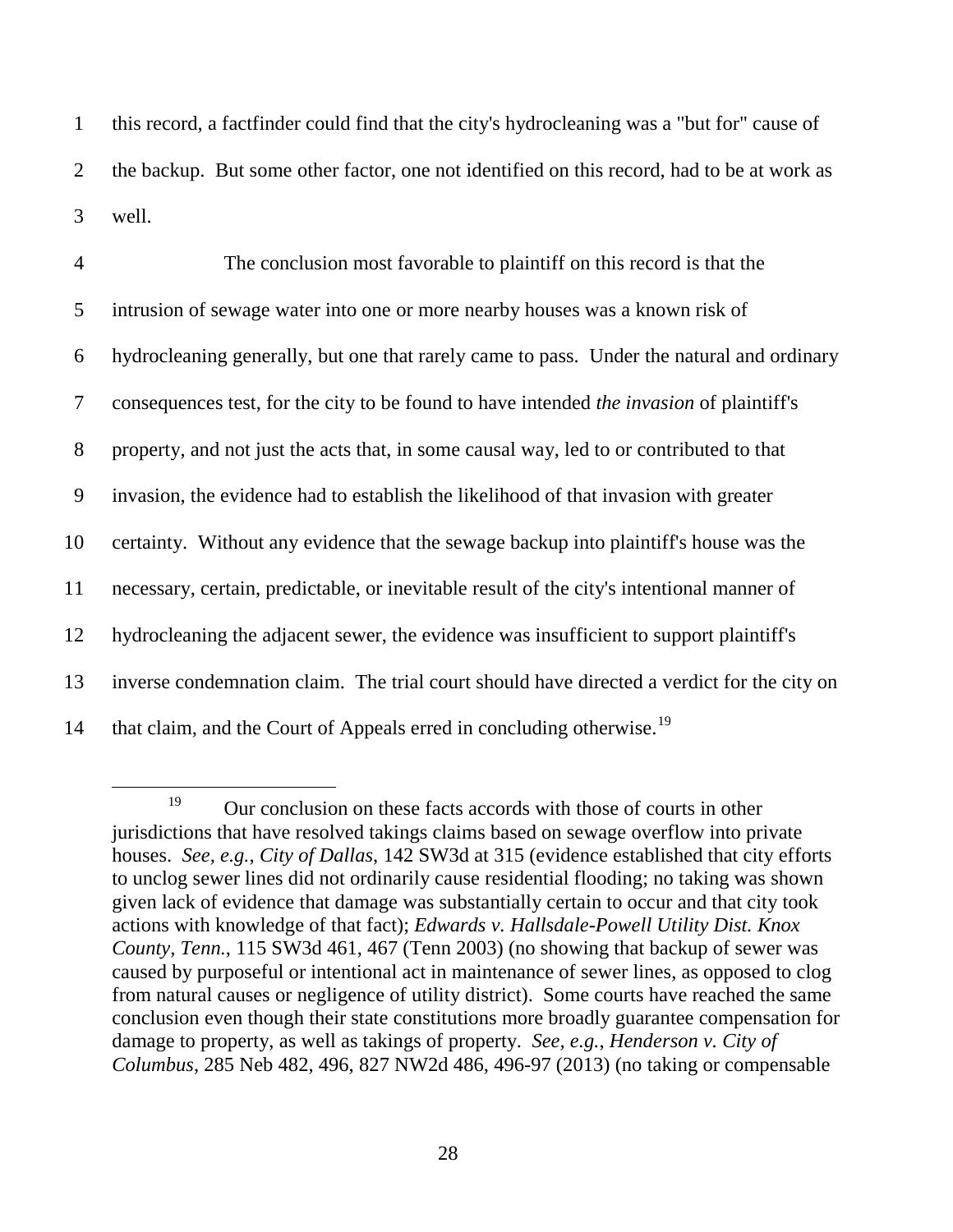| $\mathbf{1}$   | We emphasize that plaintiff and other property owners who suffer property                              |
|----------------|--------------------------------------------------------------------------------------------------------|
| 2              | damage under circumstances of this kind are not necessarily without any remedy.                        |
| 3              | Oregon has abrogated its traditional sovereign immunity; both the state and other                      |
| $\overline{4}$ | governmental units can be sued on common-law tort theories. A property owner in                        |
| 5              | Oregon therefore has the same recourse against the government as against a private                     |
| 6              | tortfeasor, subject to the requirements of the Tort Claims Act (ORS $30.260 - 30.302$ ). <sup>20</sup> |
| $\overline{7}$ | Plaintiff in fact attempted to pursue a tort claim in this case, but the trial court dismissed         |
| 8              | it for lack of timely notice. Because the Court of Appeals affirmed the trial court's denial           |

damage under state constitution for single incident of sewage flooding where evidence could not support finding that city knew damage would occur from its actions in responding to malfunction of sewer system); *see generally Moeller*, 218 Or at 425-27 (contrasting Oregon Constitution's taking clause with those of states that include "damage," which has led those states to extend compensation to a broader range of cases than Oregon's clause reaches).

 $\overline{a}$ 

Cases in which property owners have succeeded in sewage invasion takings claims typically have involved repeated or chronic sewage invasions that permitted a finding that the government, in failing to correct the source of the overflow, acted intentionally or maintained an intentional nuisance. *See, e.g.*, *Robinson*, 301 Ark 226, 228-29, 232, 783 SW2d 53, 54, 56 (1990) (recurrent sewage invasion of plaintiff's home over nine-year period, caused by chronically malfunctioning lift station pump, which continued despite plaintiff's pleas to the city for relief, was a compensable taking; city knew that invasion was substantially certain to result from its failure to remedy problem; city appropriated use of plaintiff's property for the public purpose of serving as overflow dump for sewage and appropriately should have to purchase the property so taken); *see also DeKalb County v. Orwig*, 261 Ga 137, 138-39, 402 SE2d 513, 514-15 (1991) (whether city's action was taking was factual issue for jury where city failed to take remedial action after first sewage backup, and second sewage backup occurred).

<span id="page-29-0"></span><sup>20</sup> To the extent that the conduct in question is not a tort, but instead is purely accidental or otherwise nonactionable, the protection for a property owner may lie in the purchase of private insurance to cover such events, whether they involve governmental or private actors.